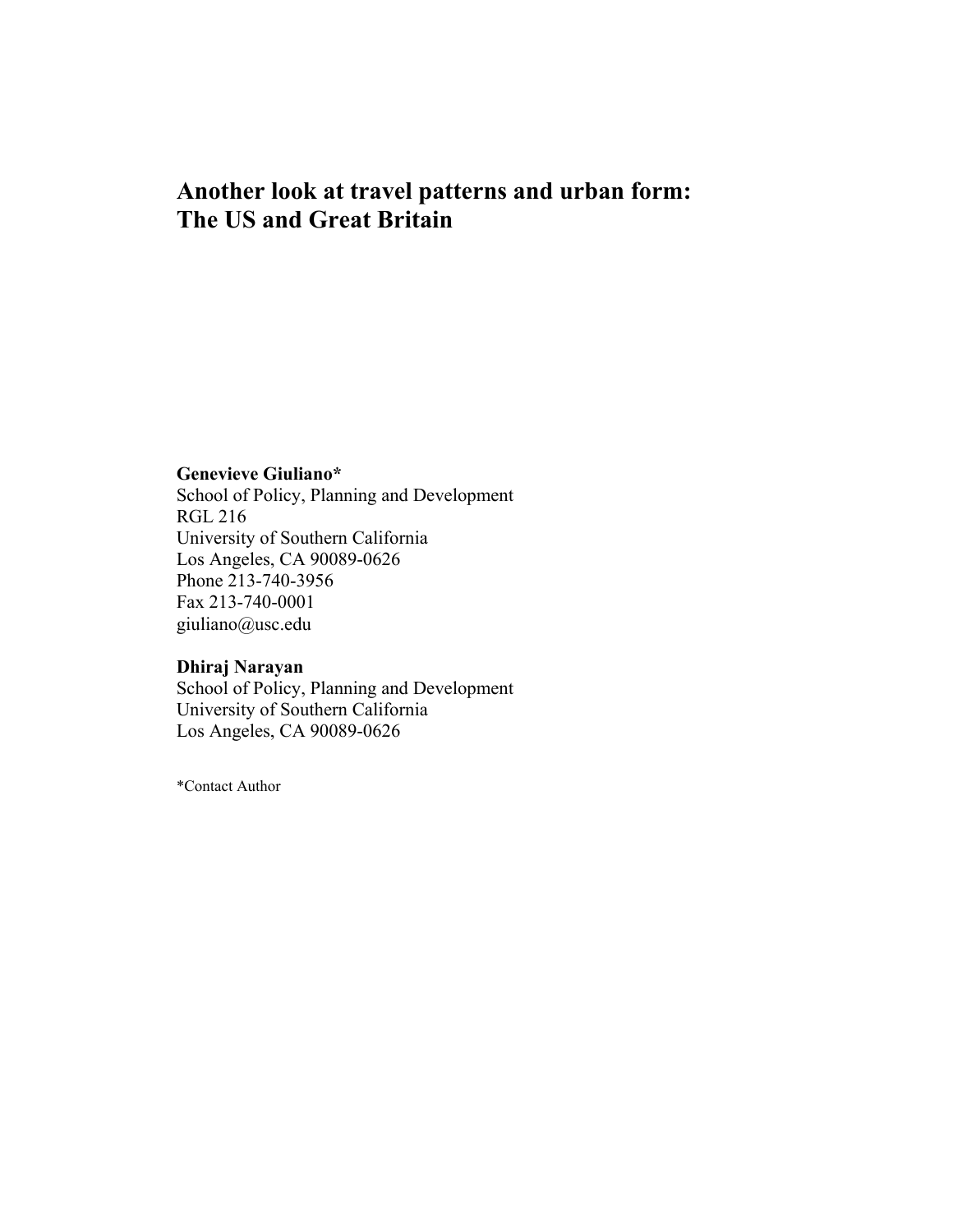#### **Summary:**

This paper explores the relationship between land use patterns and individual mobility from a comparative international perspective. There is a vast literature on US automobile dependence. Major explanatory factors include: transportation, housing, land use and tax policy; per capita incomes; American cultural preferences; national geography; and spatial structure of US metropolitan areas (itself a result of the first three factors). Emphasizing the policy environment, many researchers have cast their analysis in comparative terms, noting the differences in automobile use between European countries and the US. It is argued that US patterns of metropolitan form, with low development densities and dispersed population and employment, reinforce auto dependence. In contrast, most European metropolitan areas, with higher densities and more centralized land use patterns, have lower levels of auto use. Stronger controls on land use employed in many European countries are seen as having preserved the compact form of metropolitan areas. These arguments imply significant relationships between land use patterns and travel behavior. Using travel diary data from the US and Great Britain, we compare these relationships across the two countries. We find that differences in daily trips and miles traveled are largely explained by differences in household income. High density is associated with less travel in the US, but not in Great Britain, likely the result of greater spatial concentration of low income households in the US and higher quality public transport in Great Britain.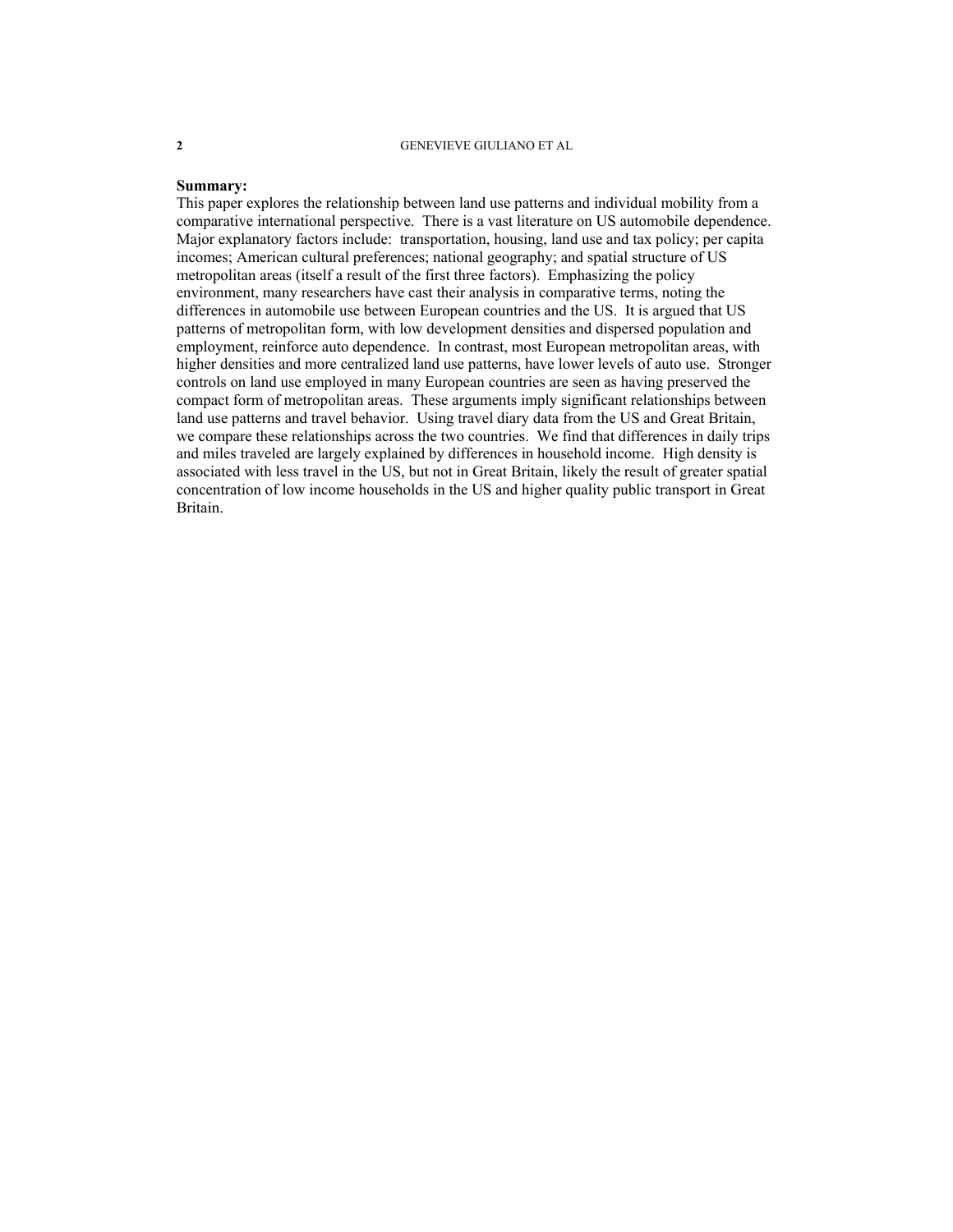#### **1. Introduction**

The relationship between transportation and land use continues to be of great interest to urban researchers across many disciplines. This relationship is also a public policy issue of growing importance. Automobile dependence is a major topic in sustainability discussions, and it is linked to the growth of dispersed, low density patterns of urban development. This paper explores the relationship between land use patterns and individual mobility from a comparative international perspective. Using individual travel diary data for the US and Great Britain, we present some preliminary results on travel patterns and their relationship with basic measures of urban form.

# **2. Literature Review**

There is a vast literature on US automobile dependence. Decades of research by geographers, economists, historians, and others have generated a widely accepted set of explanations for the US situation (e.g. Muller 1981; Pucher, 1988; Jackson 1985). Major factors explaining US auto dependence include: 1) transportation, housing, land use and tax policy, 2) per capita incomes, 3) American cultural preferences, 4) national geography, and 5) spatial structure of US metropolitan areas (itself a result of the first three factors). The major emphasis has been on the policy environment. Many researchers have cast their analysis in comparative terms, noting the differences in automobile use between European countries and the US (Dunn, 1981; Pucher, 1988; Pucher and Lefevre, 1996; Nivola, 1999). Pucher (1988), for example, provides a list of the key policies that affect the price and convenience of auto ownership and use. Recent research has focused on the role of land use patterns.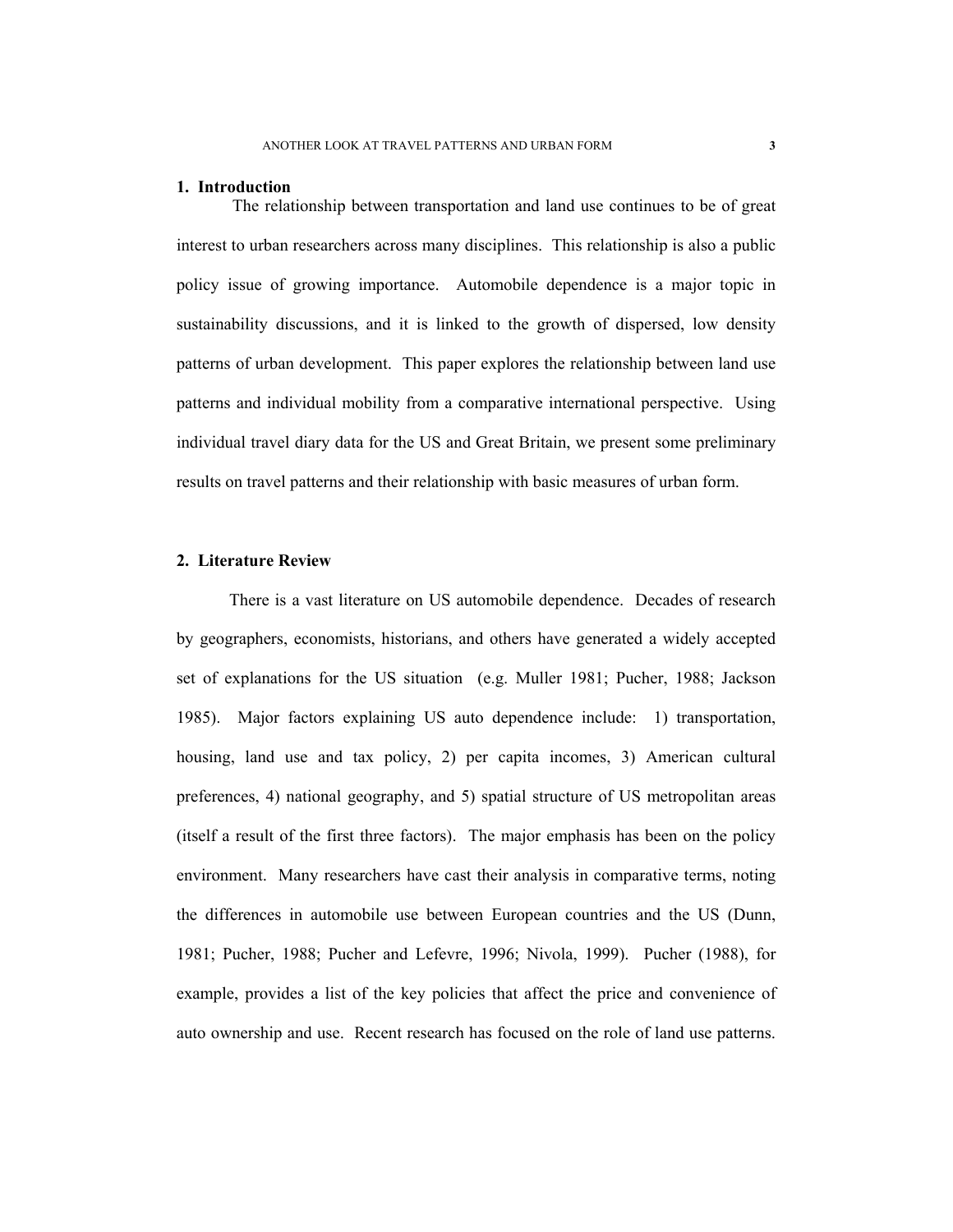It is argued that US patterns of metropolitan form, with low development densities and dispersed population and employment, reinforce auto dependence. In contrast, most European metropolitan areas, with higher densities and more centralized land use patterns, have lower levels of auto use. It is argued that stronger controls on land use employed in many European countries have preserved the compact form of metropolitan areas (Cervero, 1995; Bernick, and Cervero 1997; Pucher and Lefevre, 1996; Newman and Kenworthy, 1998). Of course, land use patterns are the outcome of historical development patterns, which are in turn a function of policy, economic factors, technology, and culture.

However, when we compare trends over time, we find that automobile ownership and use is increasing in both the US and in Europe, and that the rate of increase over the past two decades has been greater in several European countries than in the US (Giuliano, 1999; Orfeuil and Salomon, 1993; Pucher and Lefevre, 1996). In addition, urban growth patterns in Europe are showing forces of decentralization, with central cities losing employment share, and more rapid growth occurring in suburbs (Gillespie,1999; Hansen,1993). That is, countries with far different policy environments than the US are experiencing the same phenomena, albeit from a very different base and under different economic and social circumstances.

Trends of the past two decades call into question our conventional understanding of auto dependence. Countries with far less "auto friendly" land use patterns, and with policies that make auto use much more costly and impose far more control on land use patterns are experiencing continued growth in auto ownership and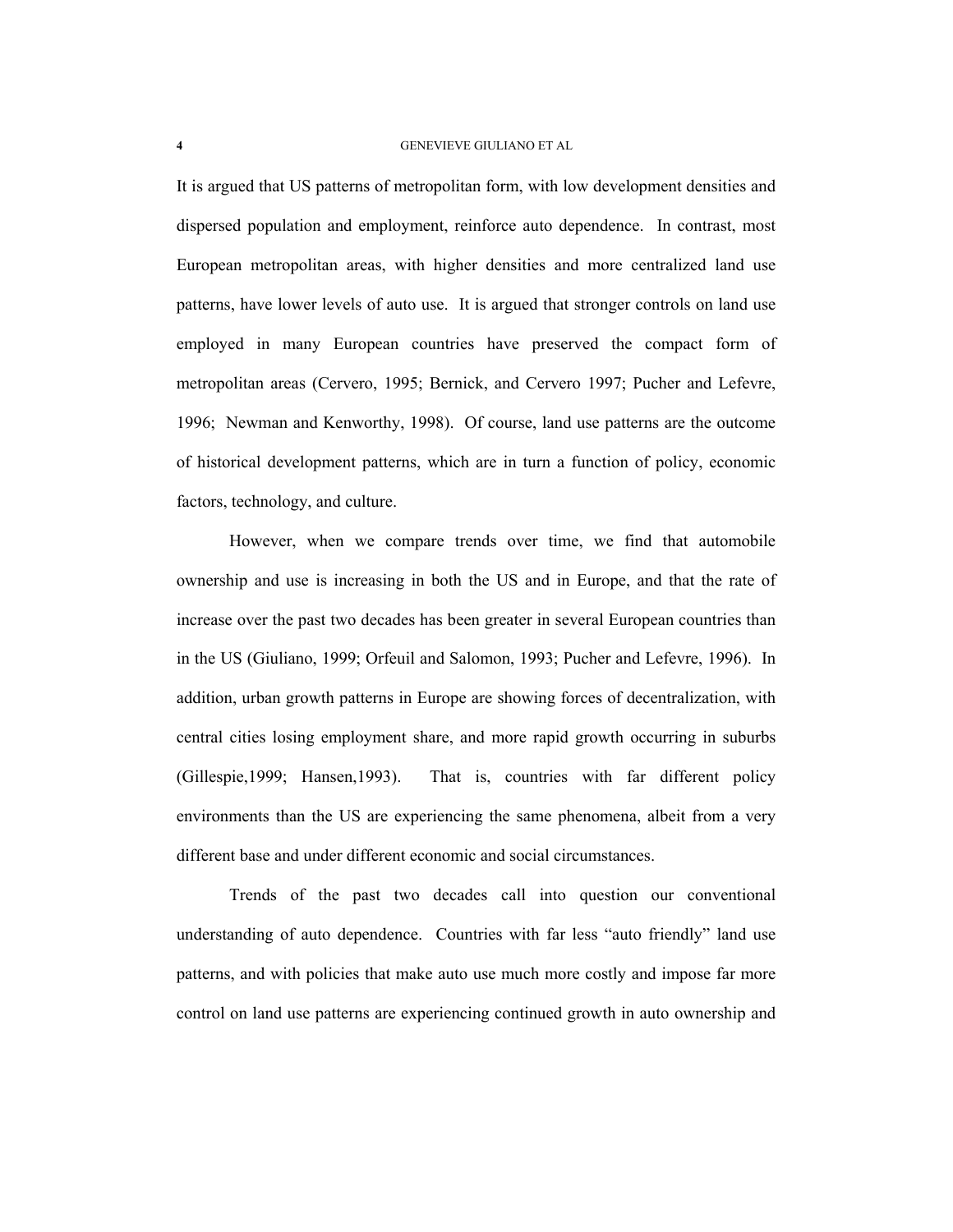use. A cross national projection of car ownership by Dargey and Gately (1997) show a continuation of substantial increases in car ownership in most European countries but relatively little increase for the US.

Trend data suggest that policy factors may not be as important as once thought. Transportation economists have long argued that per capita income is the single most important explanatory factor in auto ownership and use (Meyer and Gomez-Ibanez, 1981; Lave, 1996; Ingram and Liu, 1999). The effectiveness of policies that affect the price of auto ownership and use declines as relative income increases. Value of time increases with income, effectively offsetting the higher monetary costs of faster modes and increasing demands for such modes. In addition, economic restructuring has changed firm location patterns in response to shifts in agglomeration benefits (spread of agglomeration economies over greater spatial distances due to reduced transport and communications costs), and the shift to an information-based economy allows more activity to be "footloose" (Kasarda, 1995; Chinitz, 1991; Kutay, 1988a, 1988b). Moreover, the ability of governments to impose constraints on auto ownership and use may decline as globalization proceeds and location freedom increases.

Although there are many international studies of travel patterns, these do not explicitly address transportation and land use relationships.<sup>1</sup> International comparative research on transportation and land use has to date been limited either to aggregate comparisons using national data or to qualitative discussions. Aggregate comparisons include the various Newman and Kenworthy studies (1989a, 1989b, 1998). These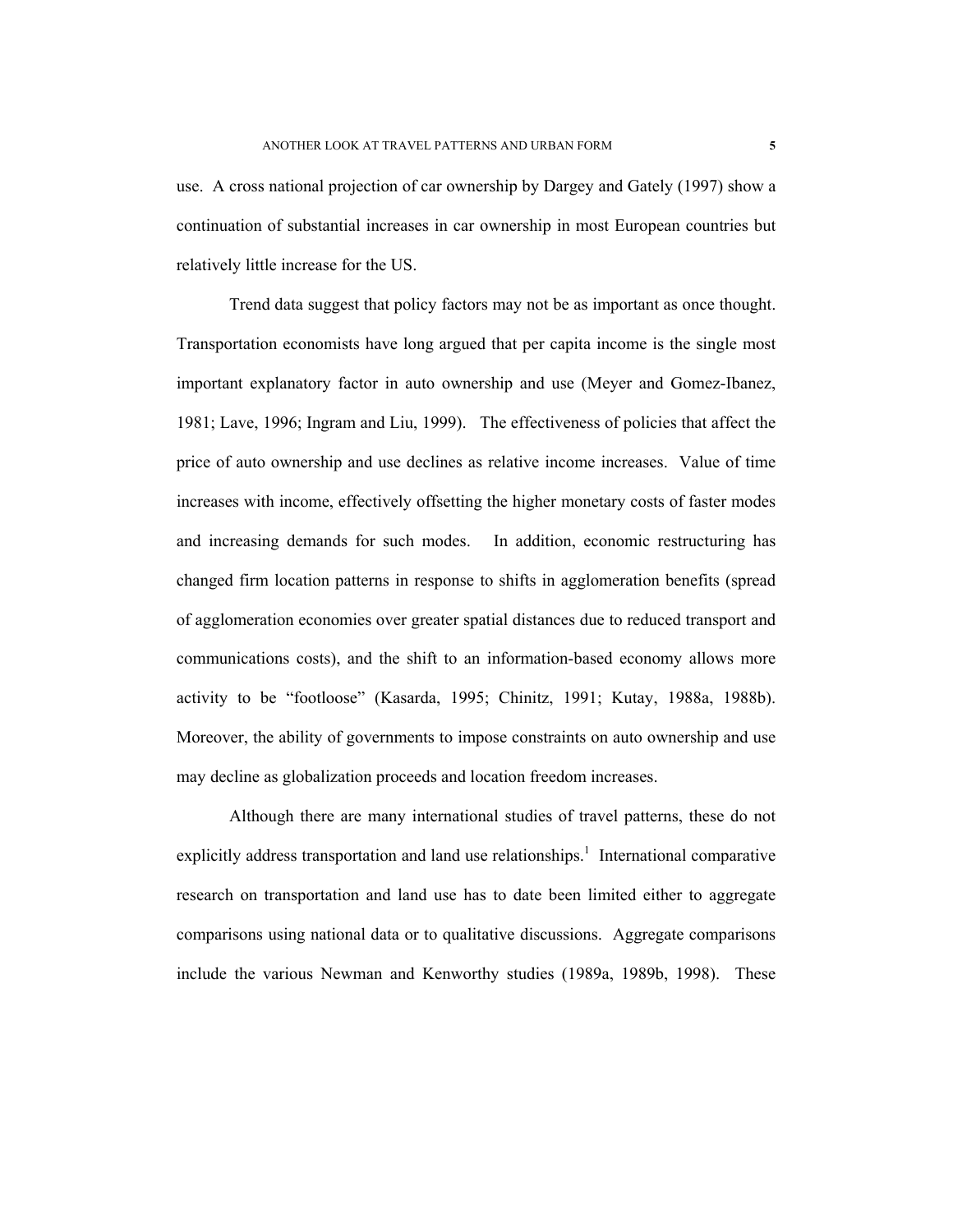studies compare per capita gasoline consumption and metropolitan densities, and find a non-linear relationship of increasing per capita gasoline consumption with declining density. Their work has been criticized, primarily because per capita fuel consumption is an indirect measure of auto travel, and because they fail to account for many other factors that affect automobile use, such as the employment rate or household size (Gordon and Richardson, 1989; Gomez-Ibanez, 1991). Schafer and Victor (1998) presented a travel budget model with time and money constraints, and showed that these are stable over space and time. They projected future levels of mobility and modal use across 26 countries. Their work does not address land use factors and is based on national averages.

Pucher and Lefevre (1996) provide an overview of travel trends across several European countries, and discuss differences in terms of policy, geography and cultural factors. Among the numerous and complex factors that may account for differences, they note the greater proportion of population living in central cities, more restrictive land use and automobile policies, and a greater consensus among voters and politicians to control the negative impacts of the automobile. Nivola, (1999) explains the sprawl of US metropolitan areas vs compact urban form of European countries by 13 "determinants" ranging from national geographic and demographic differences to differences in tax policy. Giuliano (1999) describes travel and land use trends in the US and several European countries, and argues that rising per capita incomes, changing demographics, and economic restructuring explain trends in travel patterns in

<sup>&</sup>lt;sup>1</sup> For example, see Orfeuil and Salomon, 1993.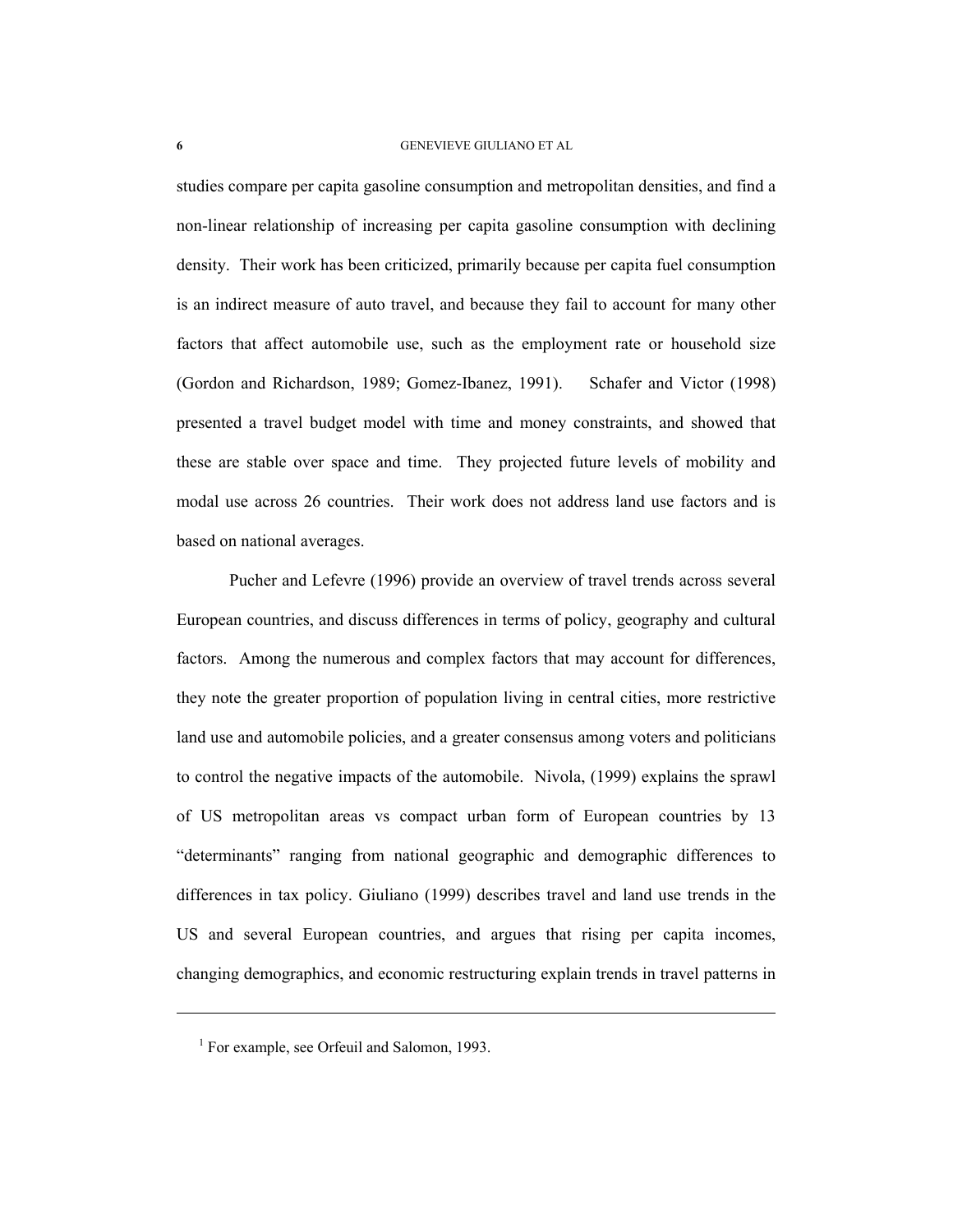both the US and Europe. An exception to these mainly descriptive studies is the Clark and Kupers-Linde (1994) comparison of commuting patterns between the Los Angeles Metropolitan Area and the Randstaad region of The Netherlands. Comparing shifts in commuting patterns over time, Clark and Kupers-Linde show that commute flows have lengthened and dispersed in both metropolitan regions (despite very different policy environments). These shifts are attributed to economic restructuring and the emergence of polycentric spatial form.

Comparisons across national aggregates ignore within-country variations that might be important explanatory factors. For example, some countries are more urbanized than others, or have older population age profiles, and both these factors are known to affect travel behavior. In addition, aggregate patterns are the outcomes of individual decisions regarding where, when, how and with whom to conduct daily activities. Hence understanding differences in aggregate travel patterns requires understanding differences in disaggregate travel patterns.

### **3. Research Approach**

In examining the role of land use factors, what is the appropriate measure of travel? In a previous paper (Giuliano 2002), we have argued that appropriate measures should capture travel for all purposes and by all modes. Total travel can be measured in terms of trips, distance and time. Trips capture the total number of activities conducted, but provide limited information. The more interesting question is where people choose to shop or work. The spatial range of travel over the course of the day is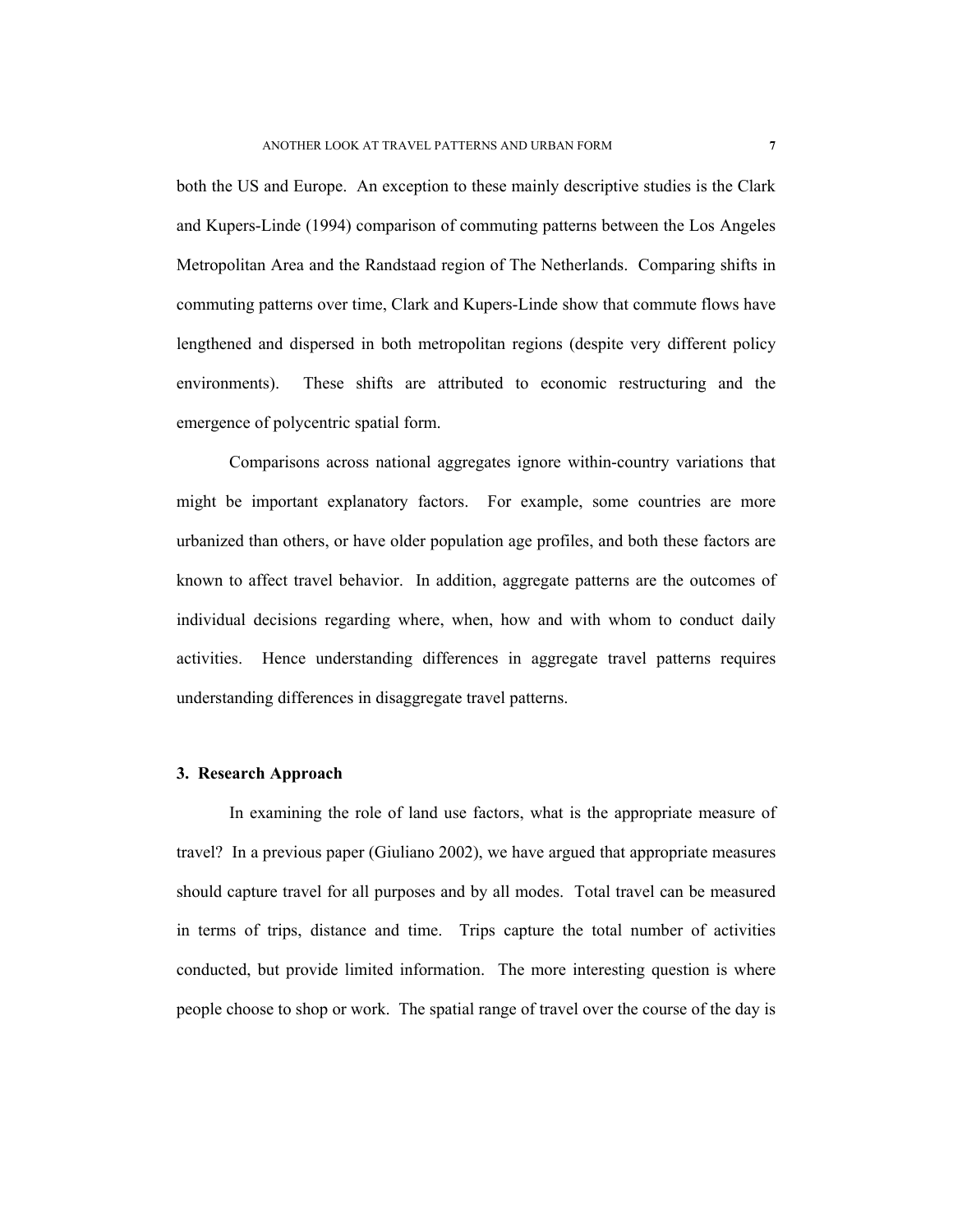captured by distance and time. Of these, distance is the more appropriate measure of mobility.

Travel time is problematic, because it is determined by both distance and speed. Higher travel speed is better, all else equal, as it reduces the time cost of traveling a given distance. Nonetheless, low travel speed may indicate spatial forms (mainly high density development) that provide higher levels of accessibility, and may provide additional insight on transportation – land use relationships. In this paper, however, we restrict the analysis to total daily trips and total daily travel distance.

Our basic question is, what explains differences in travel patterns – particularly automobile use – between the US and the countries of Europe? More specifically, what is the role of land use characteristics? The literature shows that travel is a function of individual and household characteristics, household transportation resources (car availability, driver's license), transportation prices and supply characteristics, and land use. If we assume that individuals are rational utility maximizers, it follows that similar people should have similar behavior, all else equal. For example, household income or the individual's age should have a consistent relationship to travel across the two countries. However, cultural differences may promote differences. For example, if older adults are more likely to live with extended family in Europe, we might expect lower levels of trip making, since household maintenance activities are shared among more people.

Car availability is mainly a function of the costs of ownership and use. Possession of a driver's license a function of the historical trajectory of car ownership.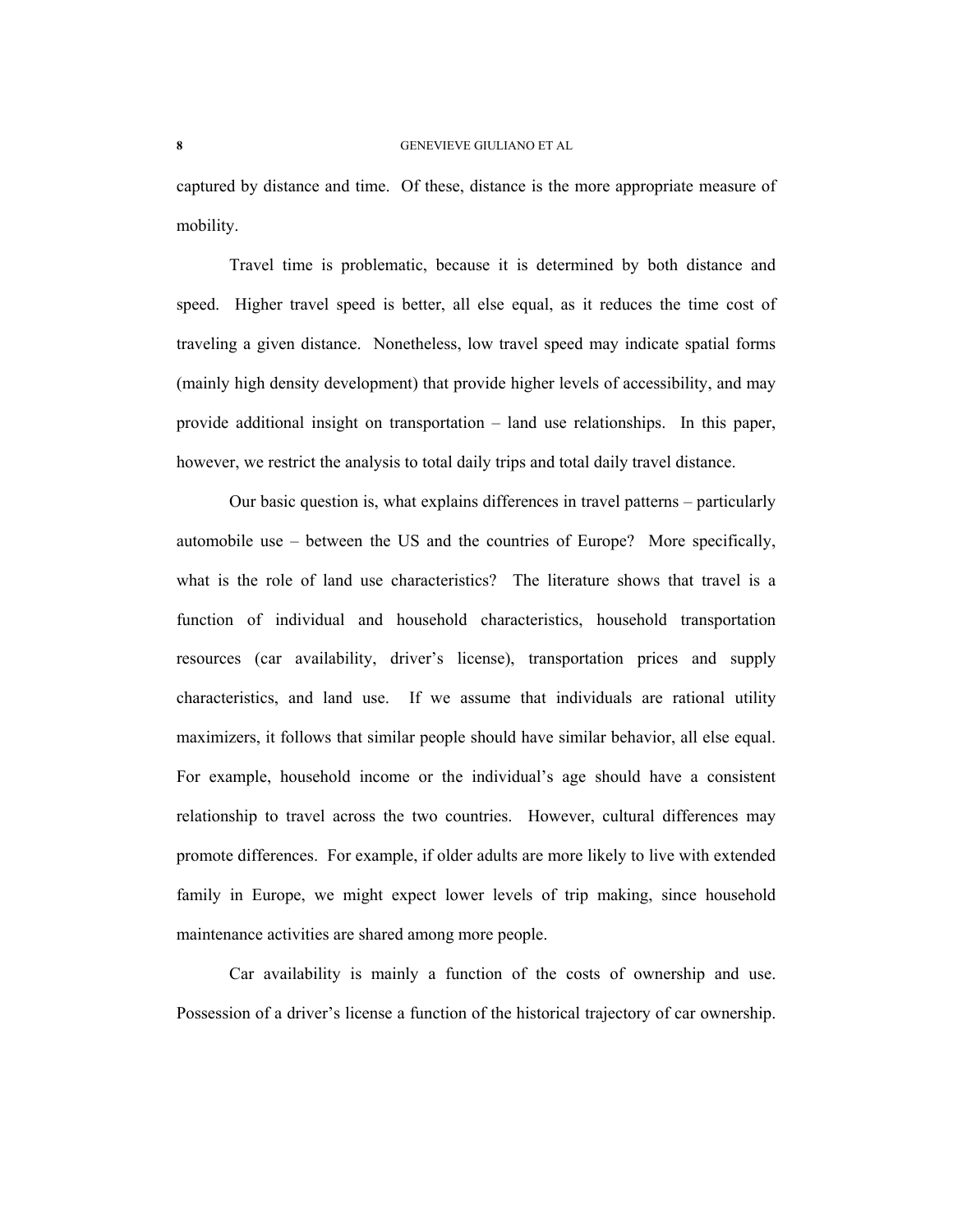In many European countries women are less likely than their US counterparts to have a driver's license, and the difference increases with age. Transportation supply and price characteristics should work the same way across individuals, but differences between countries should lead to comparable differences in travel patterns. Prior research has shown that higher costs of car purchase, fuel and parking are associated with relatively less car use. Land use is considered a major factor, as the distribution of activities in space determines accessibility. Higher densities in European metropolitan areas should be associated with relatively less car use and more use of public transit and nonmotorized modes. Similarly, the greater availability of public transport in large metropolitan areas, together with congestion and higher parking costs, should be associated with less car use.

The present research addresses mobility, or the total amount of travel a given person conducts over the course of a day, by all modes, both motorized and not motorized. The general model is,

$$
Y = f(X, T, L)
$$

(1)

Where

*Y* = daily mobility

 $X =$  attributes of the individual

 $T =$  transportation resources available to the individual

 $L =$  attributes of the residential location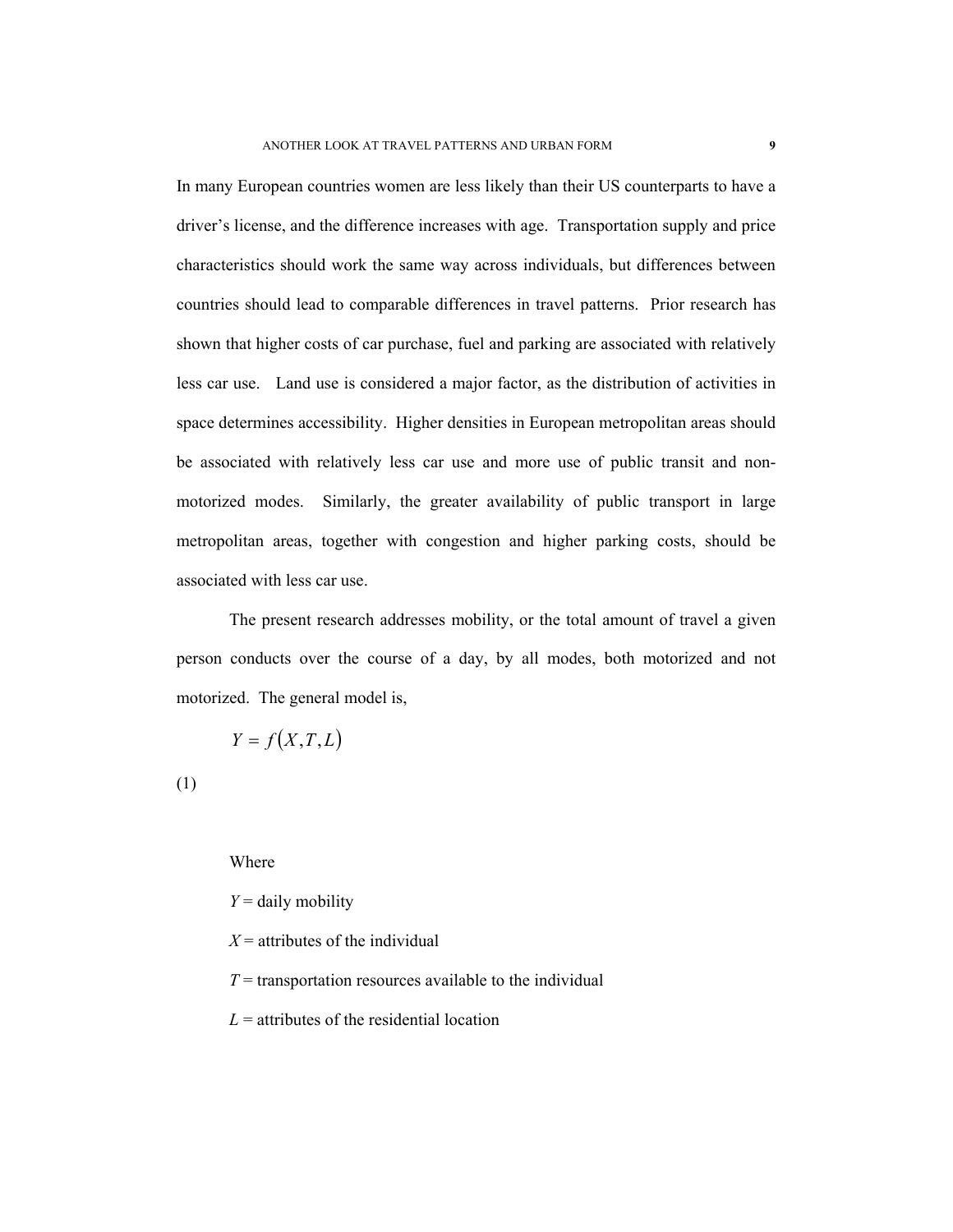The *X* variables include the main characteristics associated with travel, such as age, gender, employment status, household composition, and household income. Transportation resources include driver's license and car availability. Location attributes include density and metropolitan location. How should country differences be incorporated into this model? The question is whether observed differences between countries remain, once socio-economic and geographic factors are controlled. We use dummy variables to test both independent and first order interaction effects. The model to be estimated is therefore:

# *Y* = *f(X, T, L, XR, TR, LR, R),*

(2)

Where  $R =$  country dummy.

What about differences in transportation supply and pricing? We know that indicators such as road mileage or fuel prices differ greatly across countries, and these differences will be picked up by the country dummy variable. The question is, are differences within each country so large that these factors should be taken into account? At this time suitable data are not available at the regional level, hence we leave this question for subsequent analysis.

There is also a question regarding how car ownership should be incorporated into the model. Car ownership depends on price as well as demand for travel, and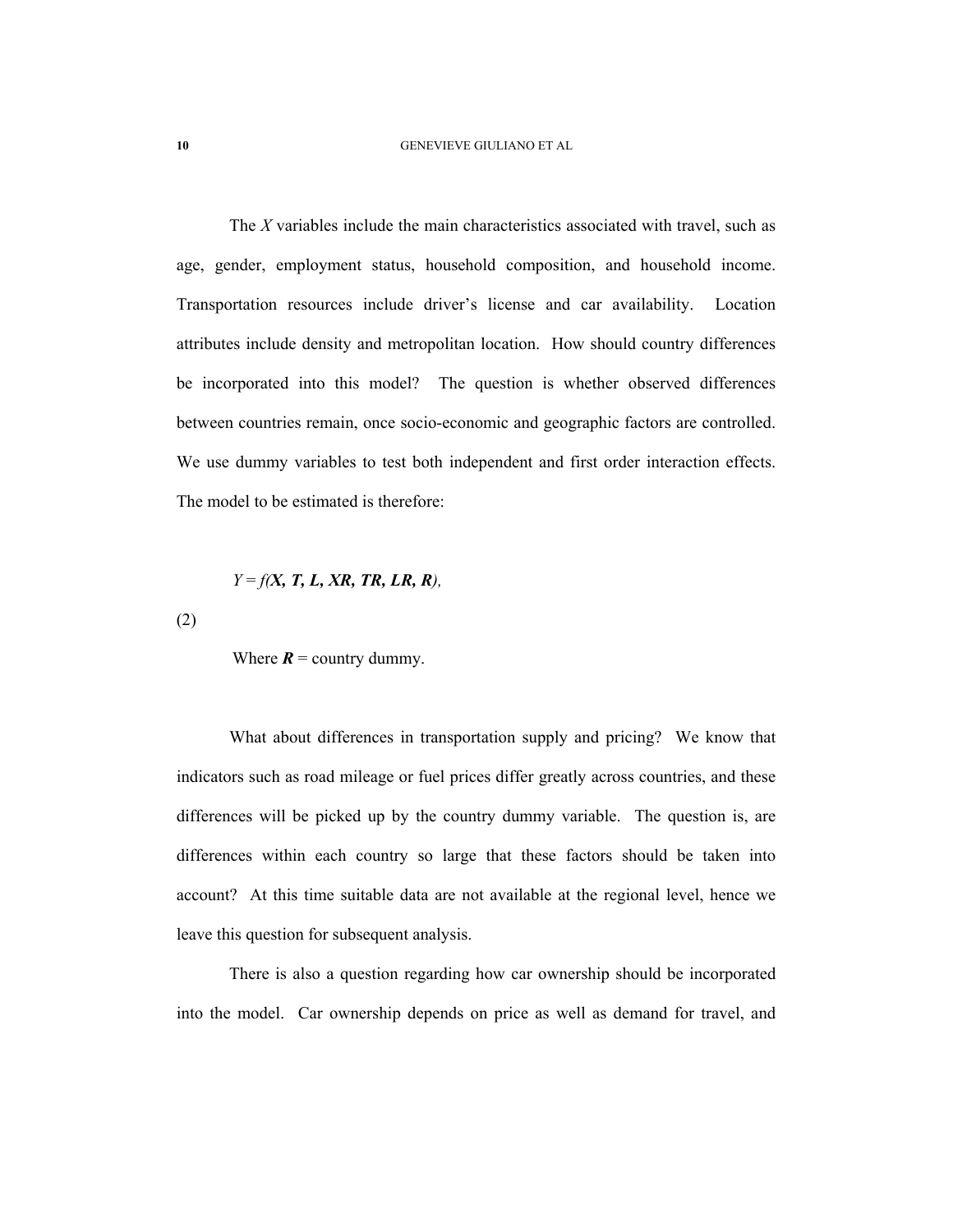hence is endogenous to daily mobility. Therefore a simple OLS regression model based on (2) above will be biased. One way to avoid this problem is to estimate a reduced form model, omitting car ownership variables. On the other hand, we could argue that daily travel is the outcome of short-run decisions, given a series of longer run choices about car ownership, employment and residential location, hence it is reasonable to include car ownership variables in the model. In this paper we present results for both approaches.

#### **4. Data**

International comparisons must begin with the fundamental question of what to compare. In our case the decision was made for practical reasons. We want to eventually include several European countries in our research, but the difficulties of generating comparable data sets constrained us to beginning with just one European country, Great Britain. We had access to travel diary data and to the government staff who managed the survey. We were therefore able to work through the many challenges of understanding the data and making the necessary changes to generate comparable data sets. From an analytical standpoint, Great Britain represents a reasonable representation of a "European country," in that widespread car ownership occurred well after World War II, its central cities are dense, pedestrian oriented and well served by public transit, auto ownership and use costs are relatively high, and land use controls are relatively strong. It is also important to note the large fundamental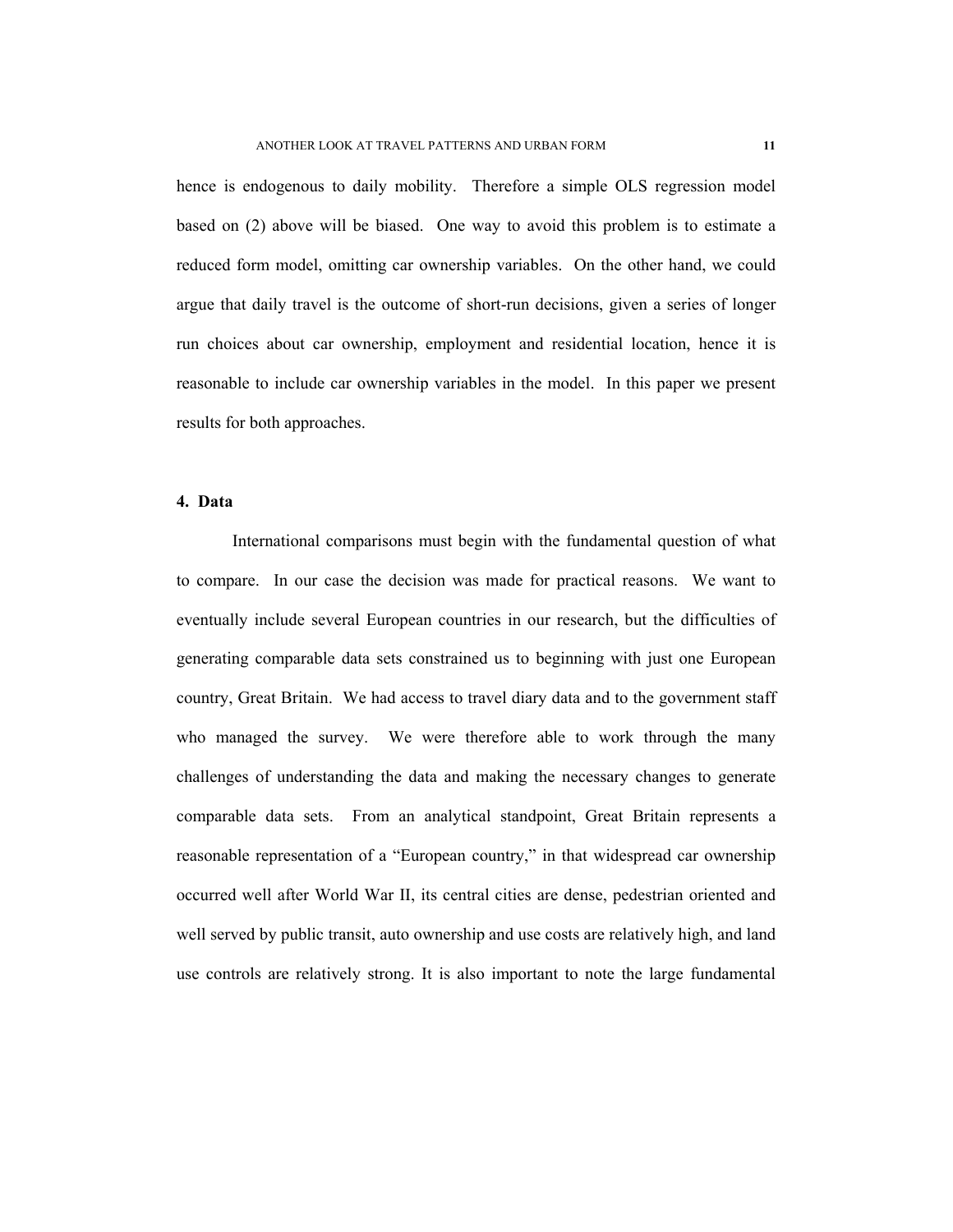differences between the two countries in terms of population, size, and household income, as illustrated in Table 1.

# *The NPTS and NTS*

We use the US 1995 Nationwide Personal Travel Survey (NPTS) and the UK 1995/97 National Transport Survey (NTS). Both are household-based surveys that elicit travel diary information from all members of the household.<sup>2</sup> The NPTS was conducted for the first time in 1969 to develop a database of basic travel information for the US. Households are selected via a complex stratified sampling method, and all members five years old or older of the selected households are interviewed. Information on household characteristics, individual characteristics, car ownership and use is collected. The 1995 NTPS included 42,000 households, of which half are from states or metro areas that paid to have their area over-sampled. Households were assigned a 24 hour "travel day" and a 14 day "travel period". The survey data are weighted to account for sample design and selection probability, non-response bias and non-coverage bias.<sup>3</sup>

The NTS is a series of household surveys designed to provide a national bank of personal travel information for Great Britain. The Ministry of Transport

<sup>&</sup>lt;sup>2</sup> Specifically, all persons 5 years or older are included in NPTS; all persons of all ages are included in NTS.

<sup>&</sup>lt;sup>3</sup> The weighting is developed for households. The household weights are based on time of year, geographic region, race/ethnicity, and household size. Person weights are calculated from the household weight, adjusted for non-responding members of responding households. Trip weights are calculated based on the person weights. The weights are scaled to the total US 1995 population.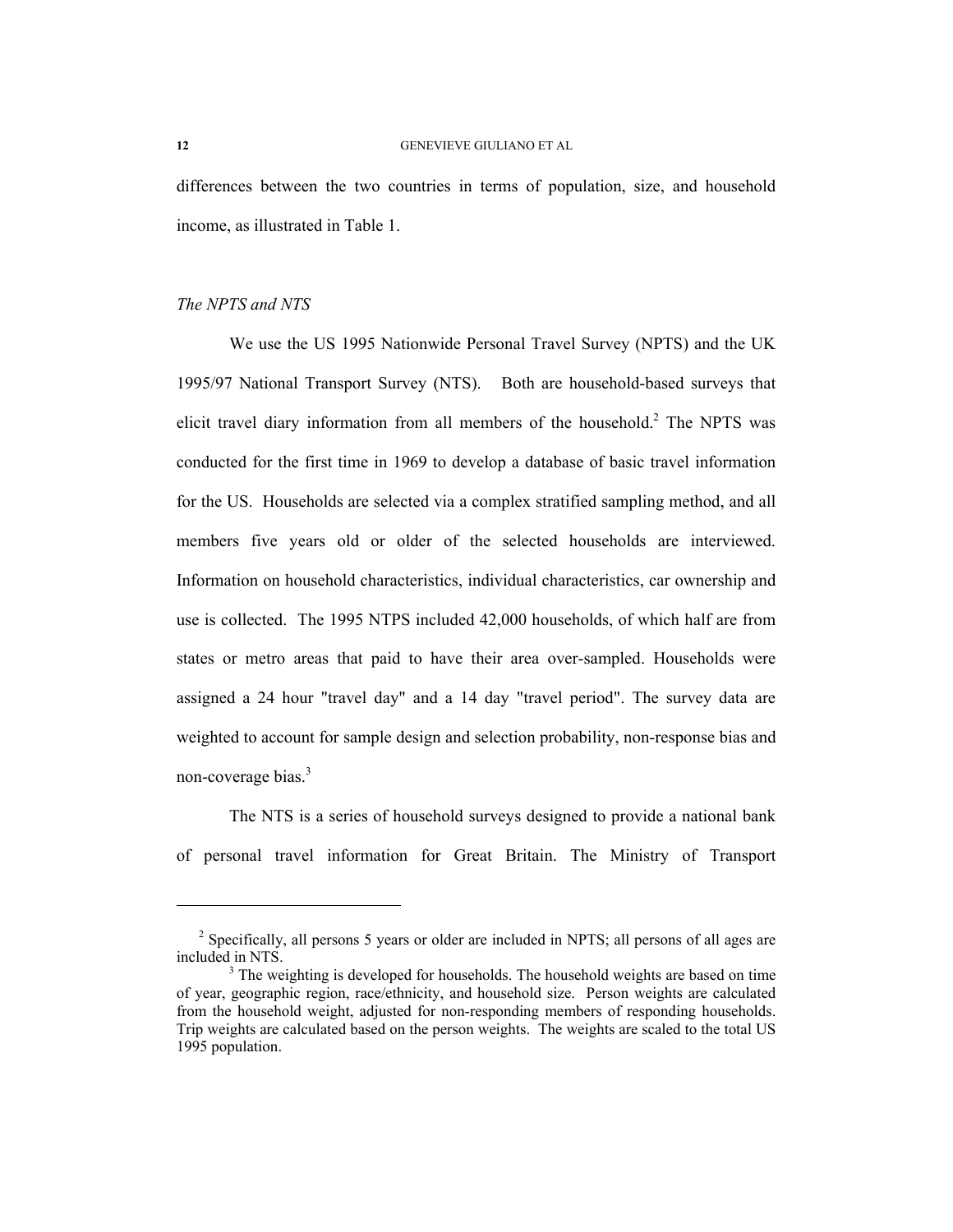commissioned the first NTS in 1965. The NTS is based on a random sample of private households, and is limited to Great Britain (England, Wales, Scotland). In order to select the appropriate number of addresses, a stratified multi-stage random probability sample is used. Seven day travel diaries are kept by each member of the household, with adults reporting for younger children and others unable to provide information on their own behalf. Data collected include information on: household, individuals, vehicles, long-distance journeys (including those made in the three weeks before the start of the seven day travel week), journeys made during the travel week, and stages of journeys made during the travel weeks. The NTS makes a special effort to include 'short walks', e.g. walks trips of less than 1 mile. Respondents are asked to include these trips on Day 7 of the diary only. The NTS data are not weighted. The sample is presumed representative of the population based on the way the sample is chosen. The NTS is conducted on an ongoing basis; the "1995" survey was conducted from 1995 through early 1997. The NTS sample included 9,688 "fully co-operating" households in 1995/1997.<sup>4</sup> Basic characteristics of the two samples are given in Table 2.

After extensive data cleaning and adjustments to assure comparability across the two samples, we created a pooled sample randomly drawn from the two surveys. Preliminary analysis revealed that using only the Day 7 NTS data was the best alternative for generating comparable person level travel diary files.<sup>5</sup> Once these files were created, we drew random samples from each file to generate a 50/50 pooled

<sup>&</sup>lt;sup>4</sup> A fully cooperating household has completed all basic survey questions and each household member has completed the 7 day diary.

<sup>5</sup> See Giuliano, Hu and Narayan (2000) for details.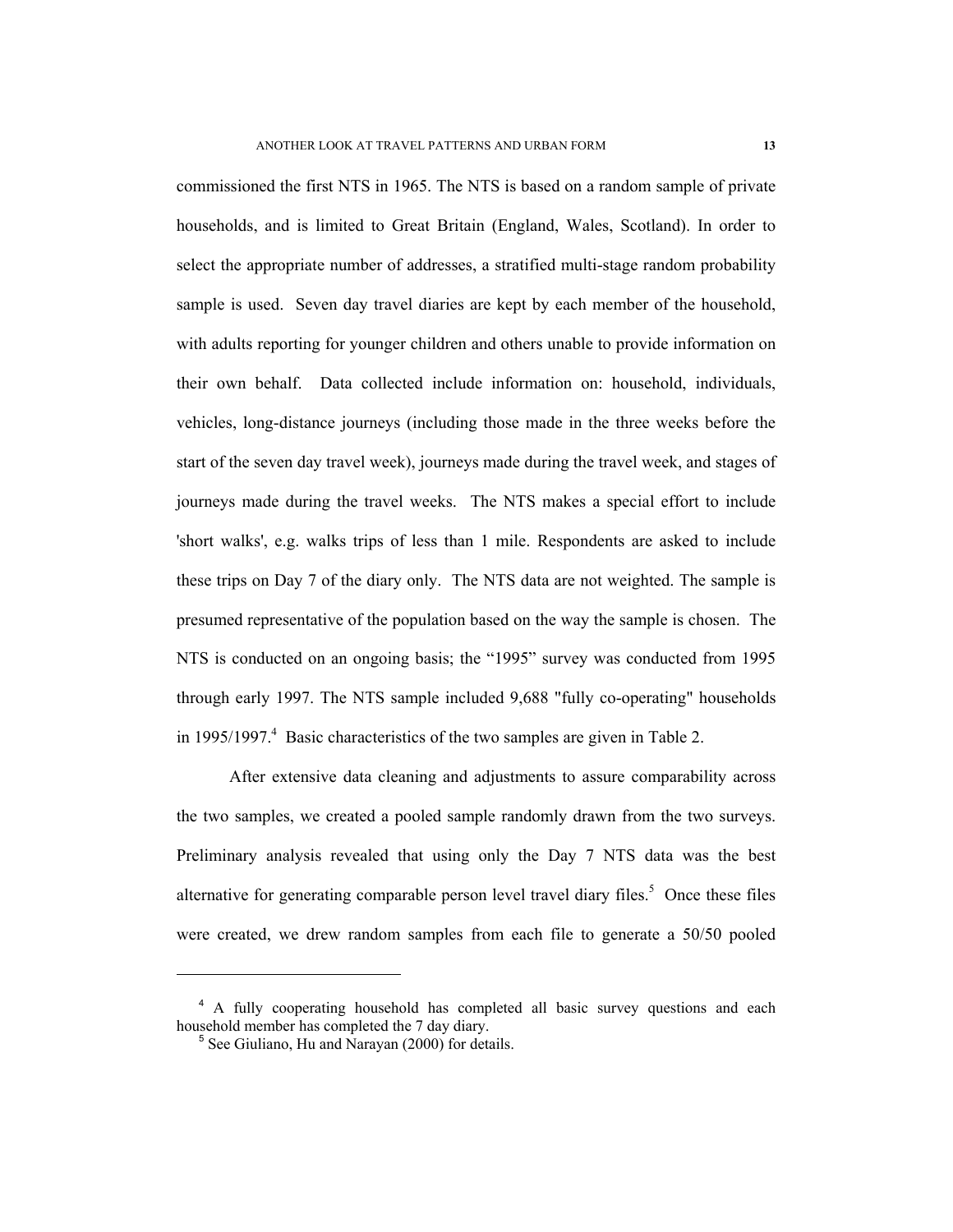sample. Because of the difference in sample size, the selection ratio was 1 in 9.5 for the US and 1 in 2.3 for GB. The US sample was drawn from the weighted file, and weights were preserved in the pooled sample. We use the 1995 OECD purchasing power parity of 0.6539 to convert GB household income data to US dollar values.<sup>6</sup>

# *Measures of Urban Form*

Empirical research is often constrained by data availability. Much of the literature on urban form, for example, is based on measures of population because population data is widely available. Comparative research is typically even more constrained because of the difficulties involved in obtaining data in comparable spatial units. For these reasons we are limited to two measures of urban form: metropolitan size and population density. Metropolitan size is a rough proxy measure of accessibility and urban structure. Smaller metropolitan areas (those under 500,000 population) tend to be self-contained, with one main center. Larger metro areas are more likely to polycentric and hence have more cross-commuting. The largest metro areas, particularly those with large downtowns, have the greatest potential for high levels of daily travel due to long average commutes and high accessibility over an extensive area. In contrast, non-metropolitan areas may be very self-contained (there is nowhere to go outside one's village), or many generate fewer but longer trips due to very limited accessibility. Metropolitan size is measured in the US by Metropolitan Statistical Area (MSA) and by Consolidated Metropolitan Statistical Area (CMSA).

<sup>6</sup> http://www.oecd.org/std/pppoecd.xls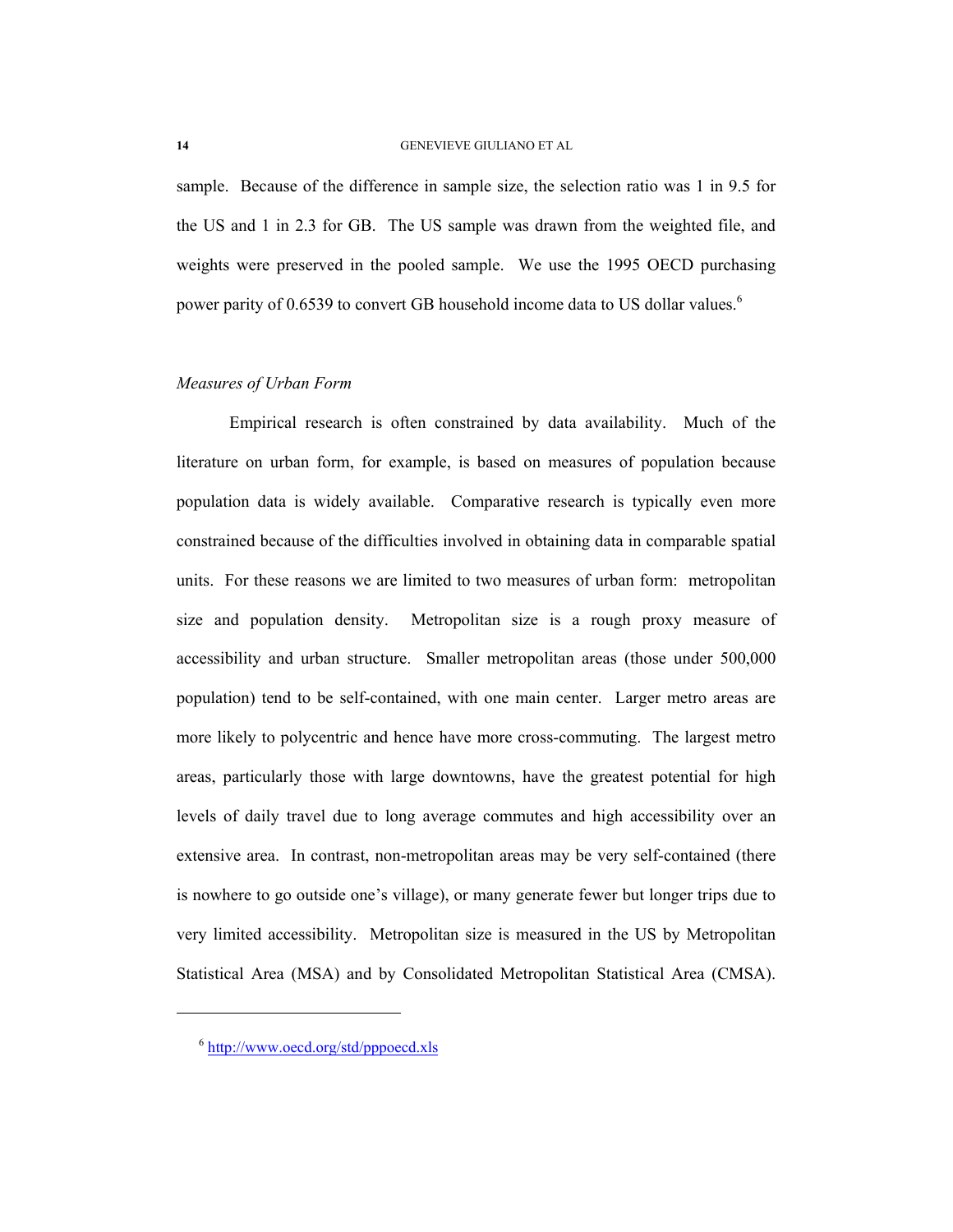For Great Britain, we developed a comparable measure by using 1991 British Census population figures and the household residence location data.

In the US, population density, when measured at a sufficiently disaggregate level, has proven to be an effective proxy for intra-metropolitan spatial structure (e.g. Pushkarev and Zupan, 1977; Niemeier and Rutherford, 1994; Schimek, 1996). High density is a surrogate for greater transit availability, more walkable environments, mixed use, and high accessibility. Low density is a surrogate for low accessibility. Population density may not be as useful a measure for Great Britain, given the generally greater availability of what might be termed high "local accessibility" areas. We measure density at the most disaggregate level possible with our data. For the US, the spatial unit is the census tract; the spatial unit for GB is the Local Area, generally larger than US census tracts.

# *Sample Characteristics*

There are substantial differences between the US and GB in demographic and socio-economic characteristics. The age distribution for GB has both more children (expected due to including children of all ages in the sample) and a larger share of older persons. There are relatively more persons in two or more adult households with children in the US, but more multiple adult households without children in GB. There are also relatively more multiple adult retired households in the US. Household income is much lower in GB, as was shown in Table 1. All of these differences suggest lower rates of travel for GB, all else equal.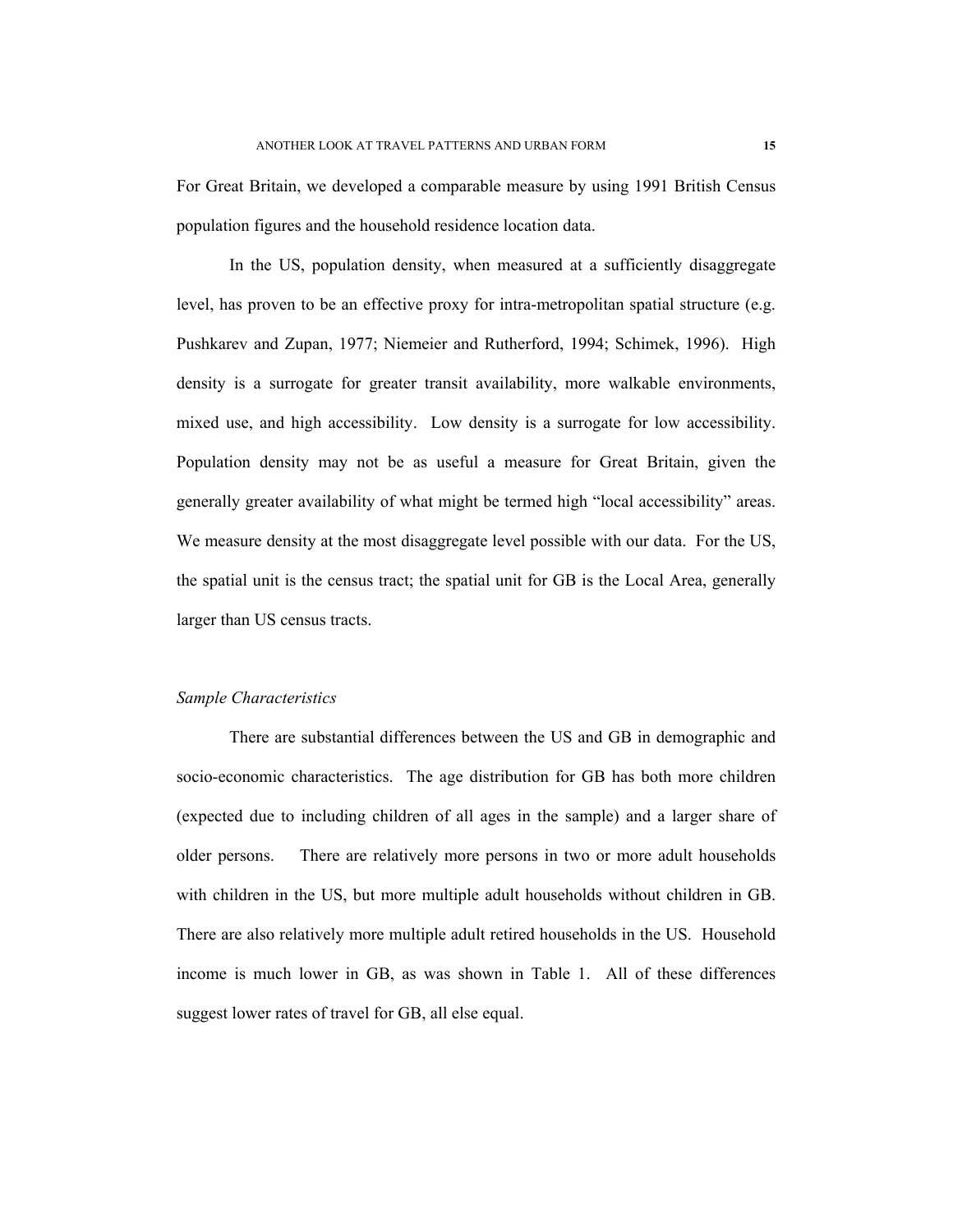There are also differences in residential location patterns. A much larger share of the US sample lives in low density residential environments, as expected. In contrast, a larger share of the GB sample lives in very high density environments (see Figure 1). Sample distributions across metropolitan area size are given in Table 3. About 40 percent of the GB sample lives in smaller urban areas or rural areas, compared to just 14 percent for the  $US$ <sup>7</sup>. The largest share of the US sample lives in the largest MSAs (over 1 million) , with almost 40 percent of the sample in MSAs of over 3 million (see Table 3). Note that these differences are due in part to the large differences in the size and population of the two countries. Greater London is the only metropolitan area in Great Britain with population greater than 3 million. Given the data on population density, it is reasonable to conclude that large US MSAs include a lot of low and medium density development. Again, these differences suggest relatively lower travel rates for GB persons.

Table 4 illustrates the very large differences in car ownership patterns between the two countries. About three-fourths of the US sample reside in households with at least as many cars (POVs) as drivers; just over half of the GB sample live in such households. In contrast, about one fourth of GB persons live in households with no car, and an additional quarter live in households where the number of drivers exceeds the number of cars available. It is important to note that our numbers are calculated on the basis of persons, and hence are not comparable to published data based on households.

<sup>7</sup> Data compatibility problems prevent us from further distinguishing these categories.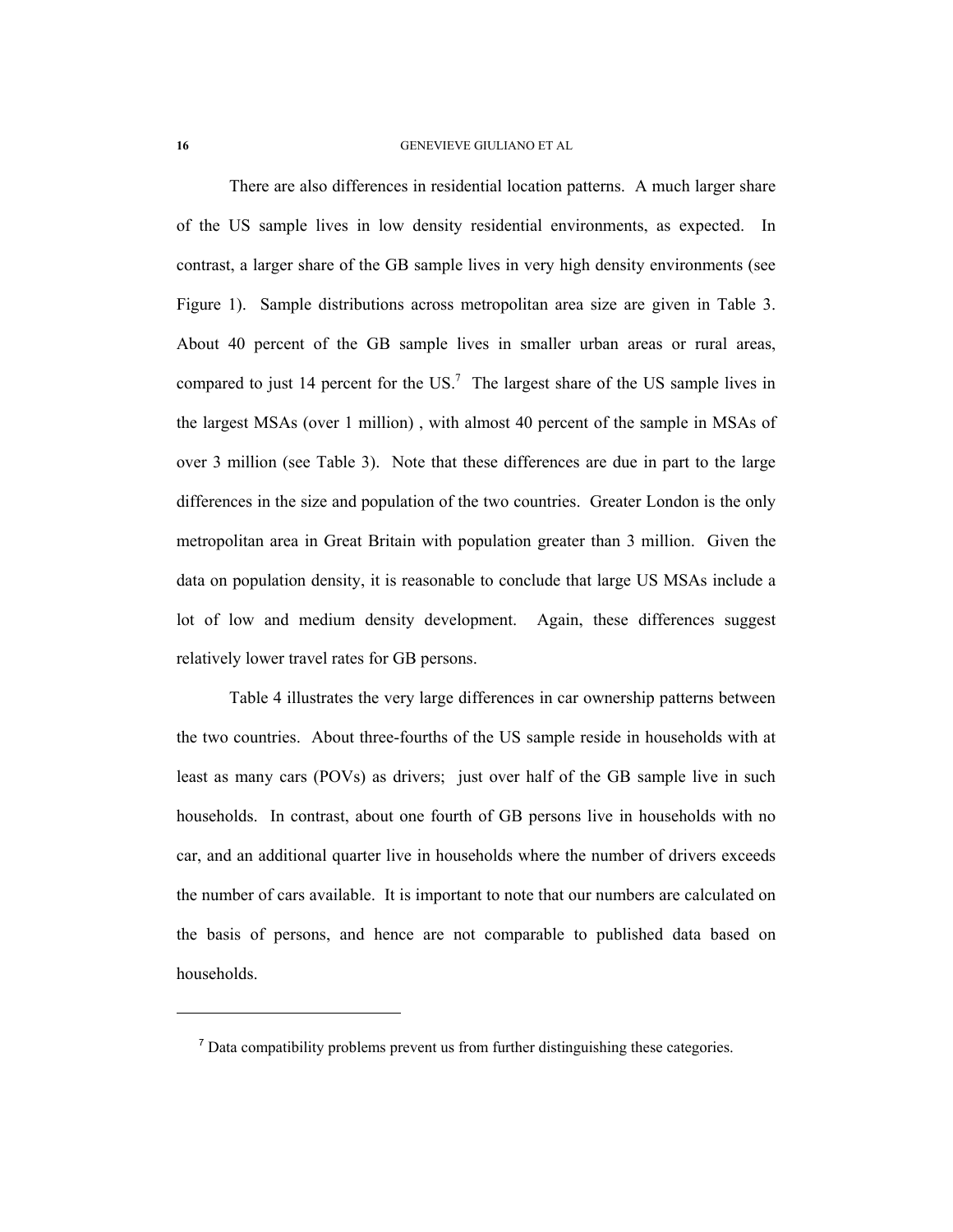# **5. RESULTS**

Results are presented in two parts. First, we give some basic descriptive statistics on travel characteristics. Then we present results from regression models.

# *Travel Characteristics*

We begin by presenting some descriptive information on travel characteristics. The results in this section are based on the full separate samples. Table 5 gives average daily person trips, travel distance, and travel time. The basic measure of travel – trips -- is much lower for GB. Not only do the British make fewer daily trips, they are more likely to not have traveled at all on the survey day, despite the greater attention paid in the NTS survey to very short trips. About one fifth of the British sample did not travel on Day 7, compared to 16 percent for Americans. Note that if there is any bias in the trip numbers, it is to underestimate short trips in the US sample. Hence differences may be even larger than these numbers indicate.

On average, Americans travel twice as far as the British, but spend only a few more minutes per day traveling. The relative consistency in time spent traveling is the basis of travel budget theory: people have a fixed time budget for travel, and the cost and speed of available modes determine number of trips and travel distance. In this case, we might interpret the significantly lower British rate of travel a response to limited transportation resources. As would be expected, US average trip length is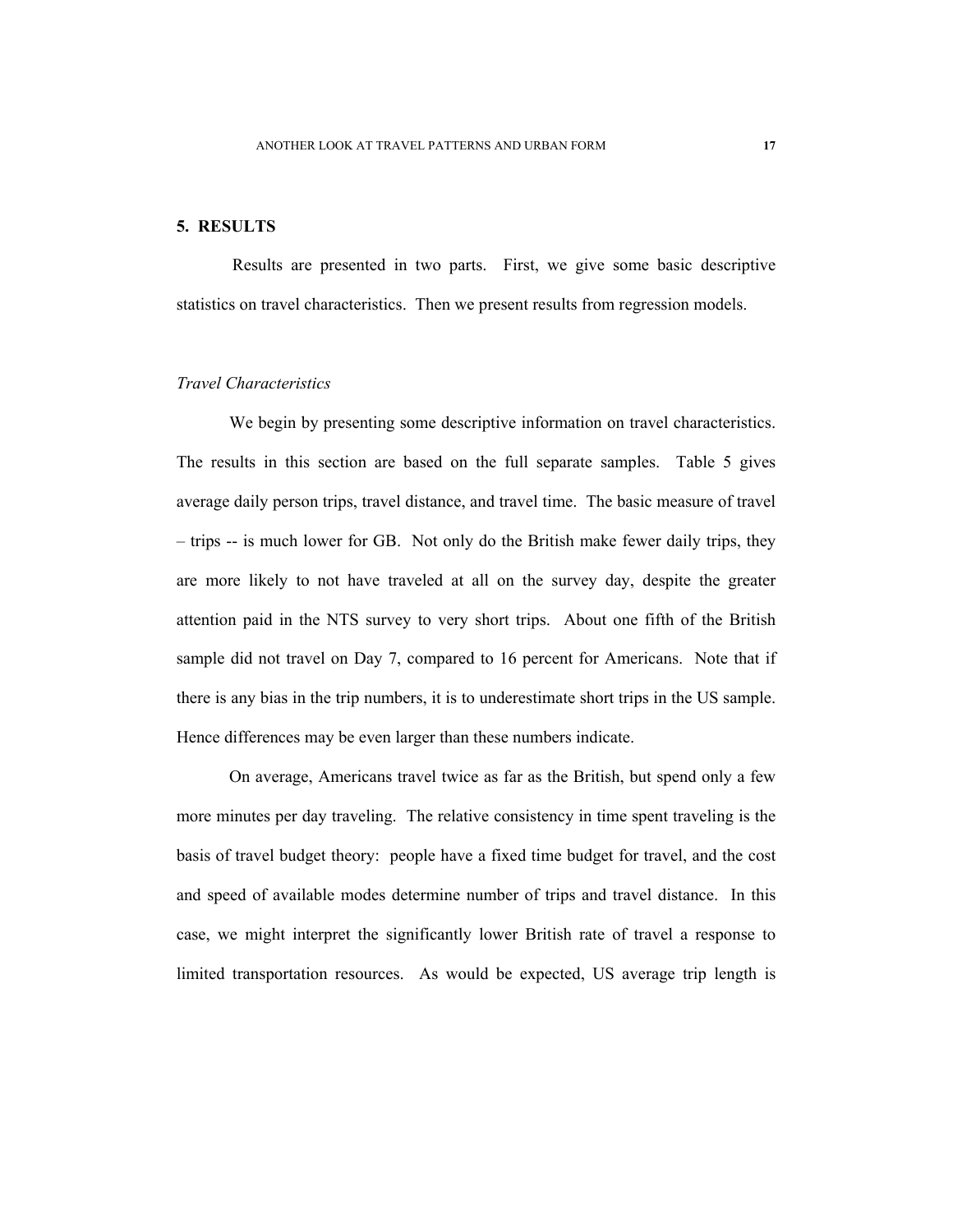much longer (7.5 miles vs 4.8 miles for GB), but average trip time is shorter (15.2 minutes vs 18.9 minutes for GB). See Figure 2.

Distribution of trips by purpose is also different. Work or work related trips and personal business trips make up a larger share for Americans, while social/recreational trips make up a smaller share, relative to the British. The greater share of these trips in the GB sample may be due to more complete reporting of very short walk trips.

Modal shares (based on total person trips) are given in Table 6. Differences are dramatic. First, about 89 percent of all US person trips are made by privately owned vehicle (POV), while the combined share of private vehicle trips for GB is about 58 percent. Second, within the POV category, the big difference is in driver trips. Because of the way trips are recorded, there is no direct way to determine vehicle occupancy (what may or may not be a multi-person trip). However, the share of driver trips is an indicator of vehicle occupancy; obviously a much larger share of US trips is drive alone trips. Second, the transit share is under 2 percent in the US, but around 8 percent for GB. Third, use of non-motorized modes is more than four times as frequent in GB as in the US. Such trips account for about one third of all trips. Recalling again the emphasis of the NTS on short trips, the non-motorized share for US may be biased downward.

As has been noted in numerous studies (e.g. Dunn, 1981; Pucher, 1988; Orfeuil and Salomon, 1993), a major explanatory factor for these differences is the difference in the cost of owning and operating an automobile. The combined effects of the VAT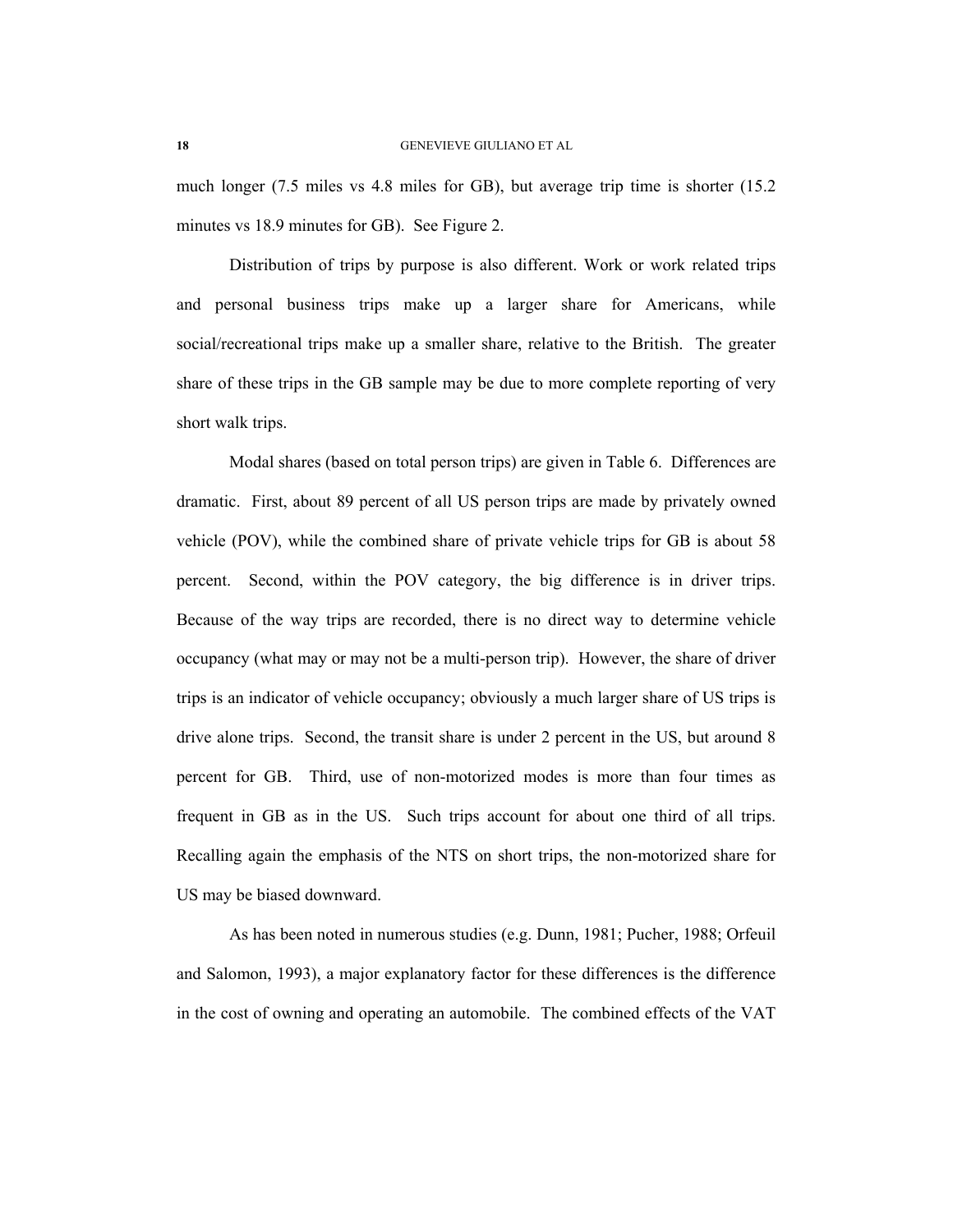and sales tax add about 25 percent to the price of a new automobile in Great Britain, compared to sales taxes of 5 to 8 percent in the US. In 1999, the price of petrol and diesel in Great Britain was the highest in the European Union, a result of the UK's unique fuel tax escalator (Mitchell and Lawson, 2000). Figure 3 gives per liter gasoline costs by year for the US and UK, in ppp (purchase power parity) equivalents. The UK price has risen from \$ 0.25 per liter in 1970 to \$ 0.90 per liter in 1995. Over the same period the US price increased from \$ 0.10 to \$ 0.30. Thus the *difference* in gasoline prices between these countries has quadrupled in the 25 year period.

# *Regression Model Results*

We estimated two sets of regression models, one with trips as the dependent variable, the other with distance, using the pooled sample. Our control variables include sex, age, household income, and employment status. All are coded as categorical dummy variables. Previous research indicates that this small set of control variables is adequate. We use as a measure of car access the ratio of cars to drivers in the individual's household. Admittedly this measure has a US "bias": we assume that the car is the preferred mode, and when there are fewer cars than drivers, some household members will choose other modes or will forego a trip. Under some conditions, it is possible that the car is *not* the preferred mode.

### Total Daily Trips

Starting with trips, Table 7 gives results for the full model, and Table 8 gives results for the reduced form model. Coefficients and standard errors are given for the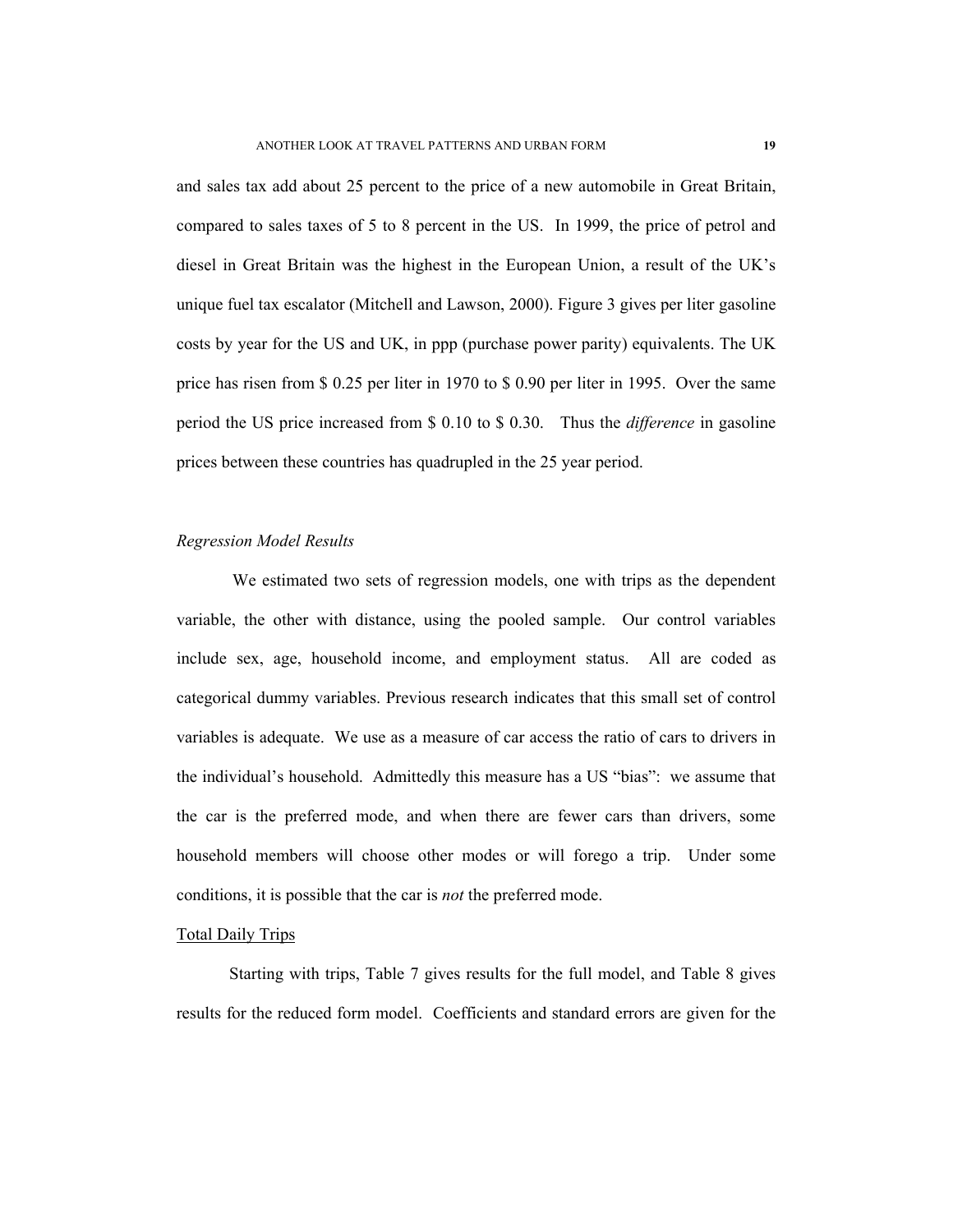total sample in the first panel of numbers; the same data are given for the Great Britain interaction terms in the second panel. We use a conservative measure of statistical significance.<sup>8</sup> The estimations were conducted using stepwise regression. The last column gives the F-test significance level for each additional group of variables. Each row of coefficients provides comparisons between the US and Great Britain, with comparisons being relative to the US. The effect for British persons is the sum of the values of the two coefficients. Because the independent variables are category dummies, the relative magnitude of the coefficients may be directly interpreted.

Considering first the group of socio-economic characteristics, we find that sex has no significant relationship with total daily trips. Children and older people make fewer trips, as expected; income and employment effects are also as expected. Only one of the interaction dummy variable coefficients is significant, meaning that overall, these socio-economic factors work the same way in both countries (more precisely, we cannot reject the null hypothesis that there are no differences between the two groups). The one significant income interaction dummy coefficient suggests that for GB, trip rates between the two middle income groups are more similar, and trip rates between the third and highest groups are less similar than is the case for the US (recall that the income groups are based on equivalent incomes).

We use as a measure of car access the ratio of cars to drivers in the individual's household. As expected, individuals with no car in the household have the lowest trip

<sup>&</sup>lt;sup>8</sup> The complex weighting procedure employed in the NPTS sample creates statistical difficulties in conducting inference tests. To minimize these problems, we use a stricter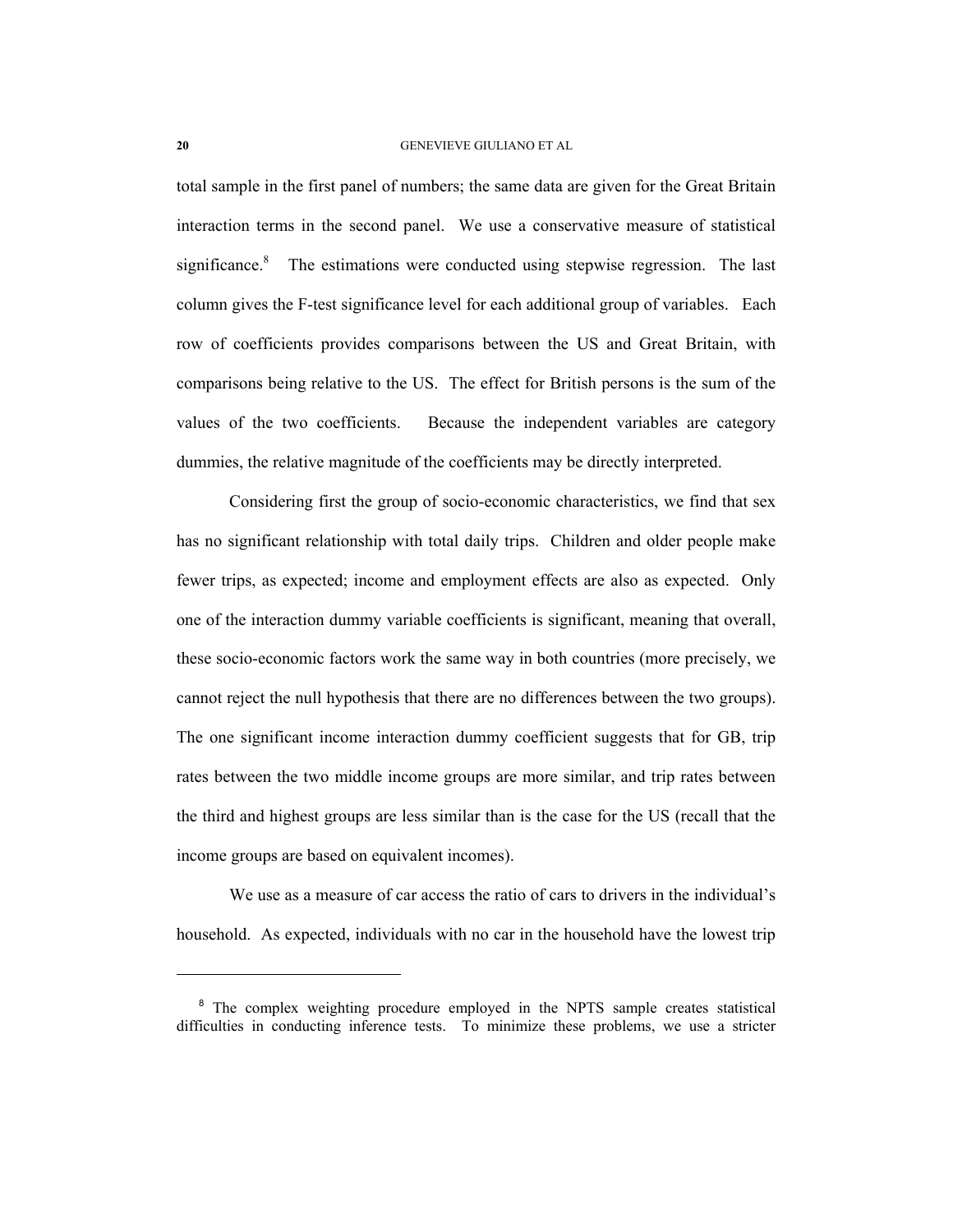rates relative to the omitted category (cars = drivers), and the effect is quite pronounced. The effect of having fewer cars than drivers is also negative, but of much smaller magnitude. Again, there is no difference in the effects of car access between Great Britain and the US.

We use two measures of urban form, metropolitan location and population density in the place of residence. We do not expect urban form measure to have much influence on trip rates; influence should be greater on travel distance. Possibly trip rates are lower in very inaccessible places and higher in very accessible places. Table 6 shows that the smaller MSAs are associated with more trip making relative to larger MSAs. Residing in very high density areas is associated with less trip making relative to lower density areas. In the US, this may be explained by the relatively high share of low income households residing in high density areas, but this may not be the case for Great Britain. Note that none of the interaction dummy variable coefficients are significant, either individually or as a group, meaning that these measures of urban form have no different relationship with trip making between the two countries.

Finally, the Great Britain dummy coefficient is significant and negative as expected. The dummy captures the many differences between the two countries not explicitly controlled for in the model. Given the much lower average trip rate of the British sample, the value of the coefficient is somewhat low.

Table 8 gives results for the reduced form model. Results are quite similar. The Great Britain dummy coefficient is greater in magnitude, as are the income and

significance level. See Giuliano (2002) for further discussion. See NPTS Users Guide,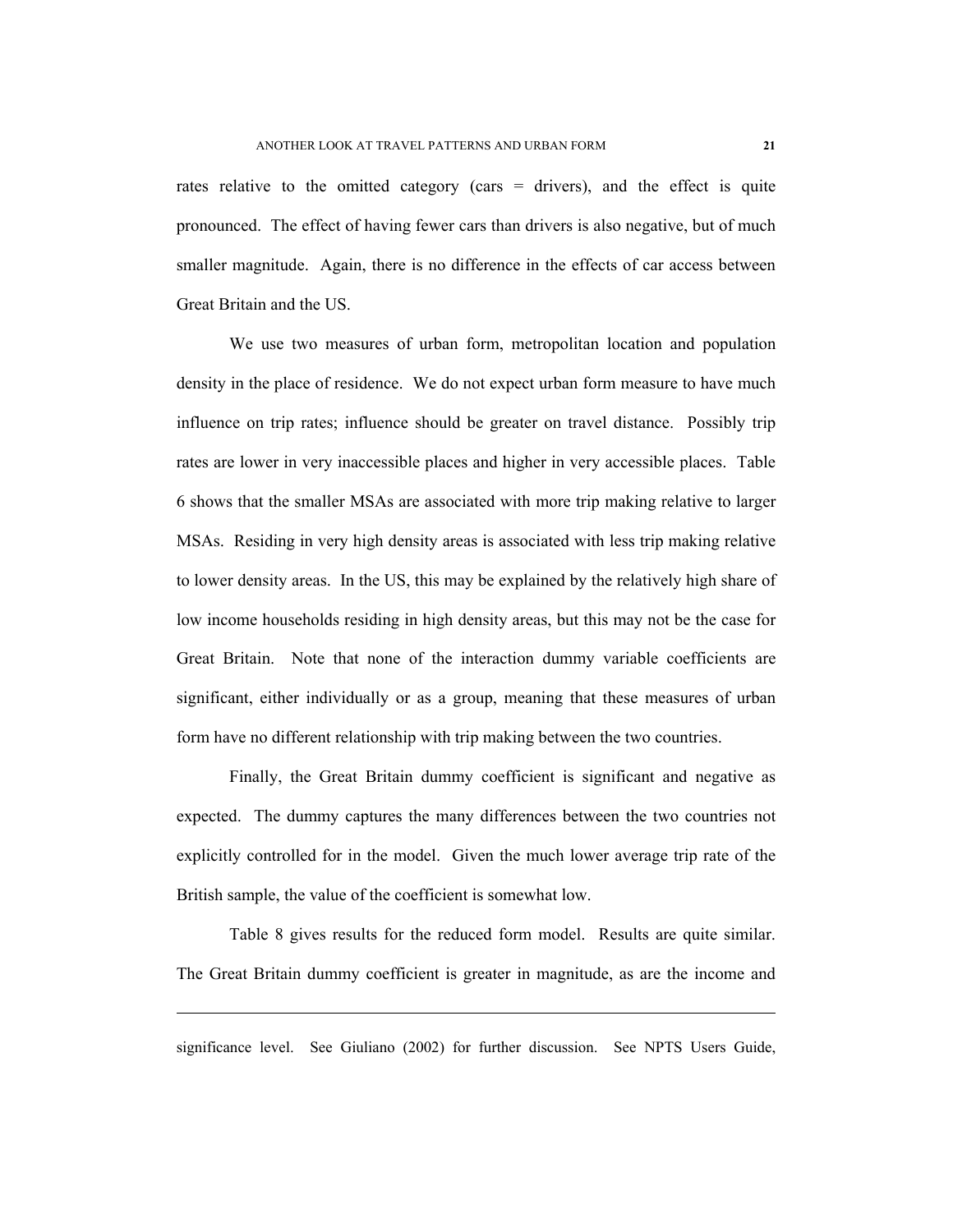employment variable coefficients. This makes sense: the car ownership effects are now captured by these variables. As before, there are few differences between the US and British sample with respect to socio-economic variables. Results for the urban form variables are quite similar to those for the full model, with the exception of high density, which increases in magnitude. This may be due to correlation between household income and density in the US data, as well as a "New York effect", meaning the relatively low rate of car ownership in the highest density areas.

We may summarize the results of the trip regressions as follows. First, the models explain very little of the variation in trip making. Also, these models are quite simple, while the differences between trips on various modes and for various purposes are quite substantial. Second, basic socio-economic characteristics are important explanatory factors and work the same way in both countries. Hence some of the difference we observe between the US and Great Britain is due to lower household income and different population demographics. Third, our urban form variables have little effect on trip making for either group. The relationship between high density and less trip making is a US phenomenon and may to be linked to the spatial distribution of the low income population. Finally, the pooled model has about the same explanatory power for both groups. Separate regressions yield a comparable  $R^2$  (results not shown).

Appendix G on estimating sampling errors.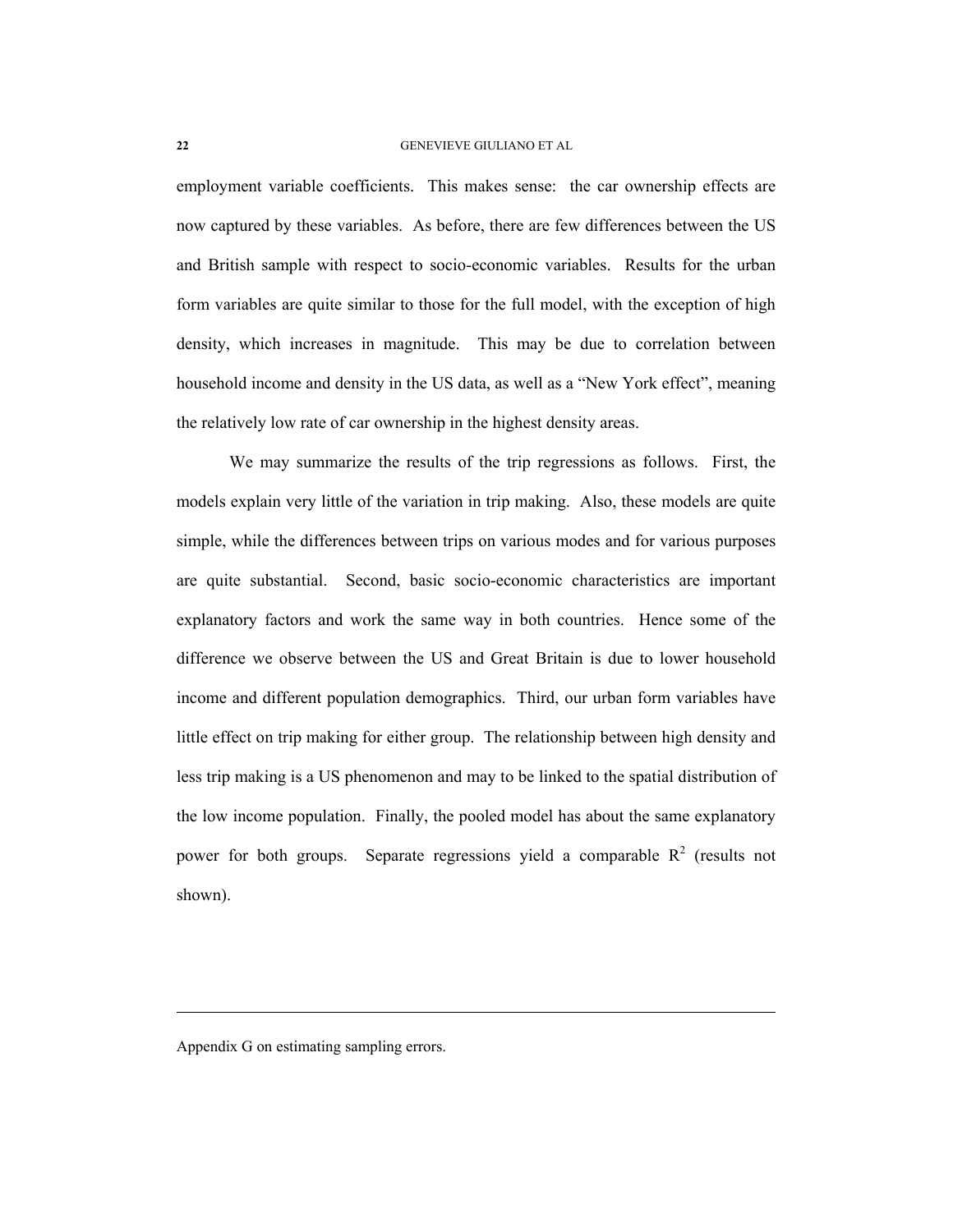### Total Daily Miles Traveled

Tables 9 and 10 give model results for total daily travel distance. Because the distribution of the dependent variable is skewed towards long distances, we use the natural log form. $9$  Starting with the full model (Table 8), the socio-economic variable coefficients are mostly significant and of the expected sign (first panel). More miles traveled is associated with male sex, adult age, higher household income, and being employed. Only one of the interaction dummy coefficients is significant: third quartile income. As with the trip results, this suggests more similarity between the two middleincome groups for the British. The British dummy variable coefficient is of the expected sign, but not significant. Given that the British on average travel half as many daily miles as the Americans, this is somewhat surprising.

Greater car access is associated with more daily travel distance, as expected, with the coefficient for no cars in the household of greatest negative magnitude. Results for the interaction terms are interesting: the positive coefficient for cars less than drivers is consistent with public transport playing a more important role in Great Britain. The greater availability and higher quality of public transport in Great Britain makes it a closer substitute to the car than in the US. When people have discretionary income to spend on transportation, one can purchase more public transport and achieve a relatively high level of mobility.

Turning to metropolitan size, none of the coefficients for the total sample are significant, though there is a suggestion of a pattern of more daily miles in the larger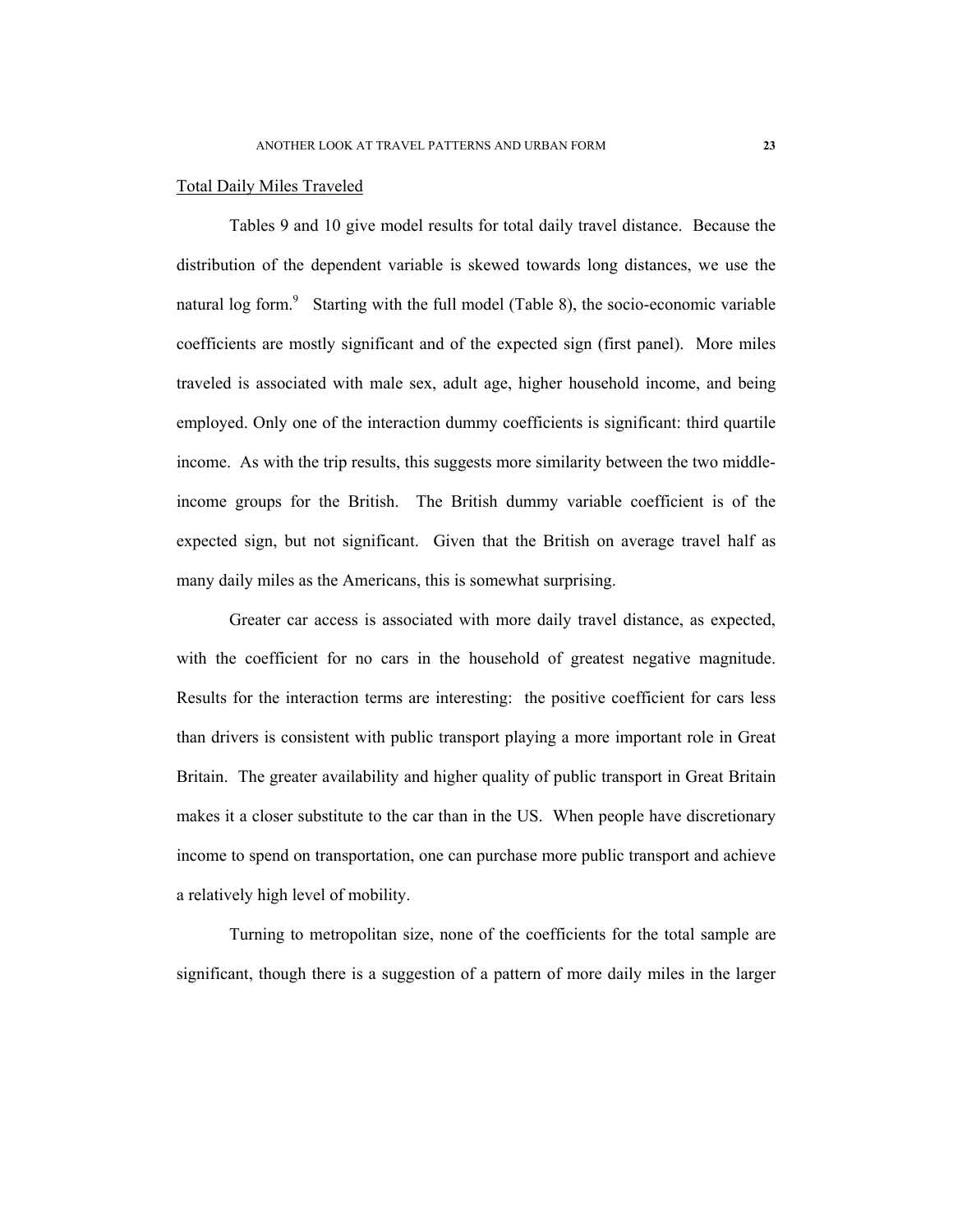MSAs. The interaction coefficients are all negative, and three are significant. It is difficult to interpret these results, given the very different distributions of the two groups across metropolitan size categories (see Table 3).

The most interesting results are those for residential density. Two of the three coefficients for the total sample are significant and of the expected sign. However, coefficients for the interaction variables are also significant and of the opposite sign. The combined effect indicates that there is no relationship between daily travel distance and density among the British. We would expect that given the higher relative price of motorized travel, the British would be more inclined to economize and therefore make shorter trips in more accessible places.<sup>10</sup> There are two possible explanations for these results. First, the greater availability and higher quality of transit may provide a more uniform level of transport access across levels of density. Second, mixed patterns of land use are widespread, and consequently population density may be a less useful measure of urban form in Great Britain. That is, the higher price of travel promotes economizing everywhere, and land use patterns make such economizing possible. Recall that the British density measure is more aggregate than that of the US, so very high or very low density is lost in the aggregation. Thus our measure could have the effect of underestimating the relationship.

The reduced form results in Table 9 are similar to those of the full model. As with the trip regressions, the income and employment coefficients are somewhat

<sup>&</sup>lt;sup>9</sup> Specifically, we use Ln(distance  $+ 0.1$ ) to retain persons with zero trips in the regression.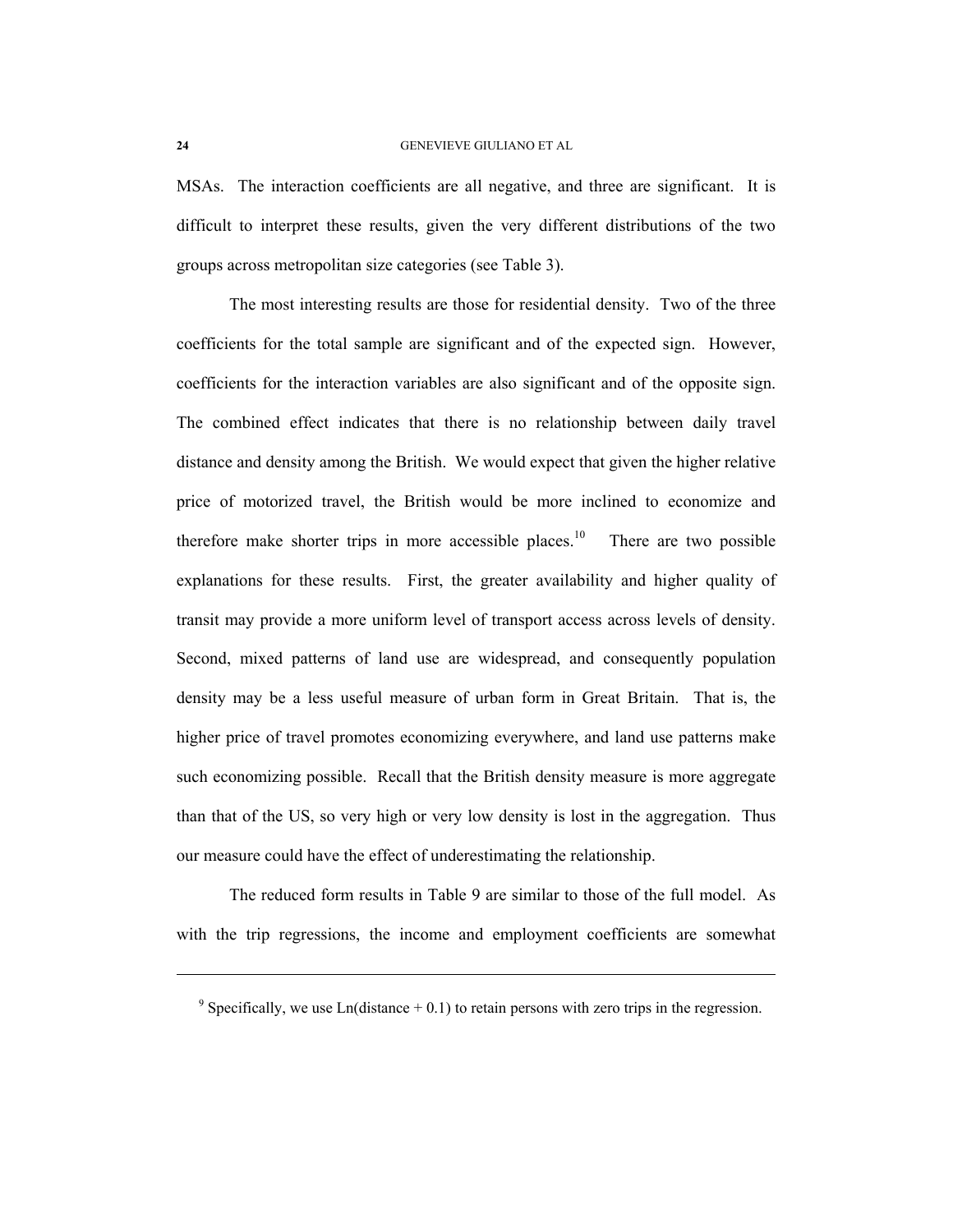greater in magnitude. There is a more negative effect for the low-income interaction term, likely reflecting the large proportion of no car households in this category. The metropolitan size variable coefficients are largely unchanged; the high-density coefficient becomes more negative, again reflecting the concentration of US lowincome households in the highest density areas.

### **6. Conclusions**

l

We draw the following conclusions from our results. First, there are few differences in the way that socio-economic and urban form characteristics are associated with travel patterns between the US and Great Britain. With few exceptions, sex, age, household income and employment status have similar effects. Therefore observed differences between countries are in part explained by differences in population characteristics, notably lower household income for the British.

Second, car access is a powerful explanatory force for both trip making and travel distance. Individuals residing in households with no cars make significantly fewer daily trips and travel significantly fewer miles, all else equal. We noted earlier that car access might not work the same way in Great Britain, as we would expect more households to choose not to own cars, given the greater availability of public transit and high access neighborhoods. The reduced effect of fewer cars than drivers (essentially one car households) for the British is consistent with this hypothesis.

 $10$  Deregulation and privatization have resulted in relatively high fares for public transport, compared to typical US transit fares.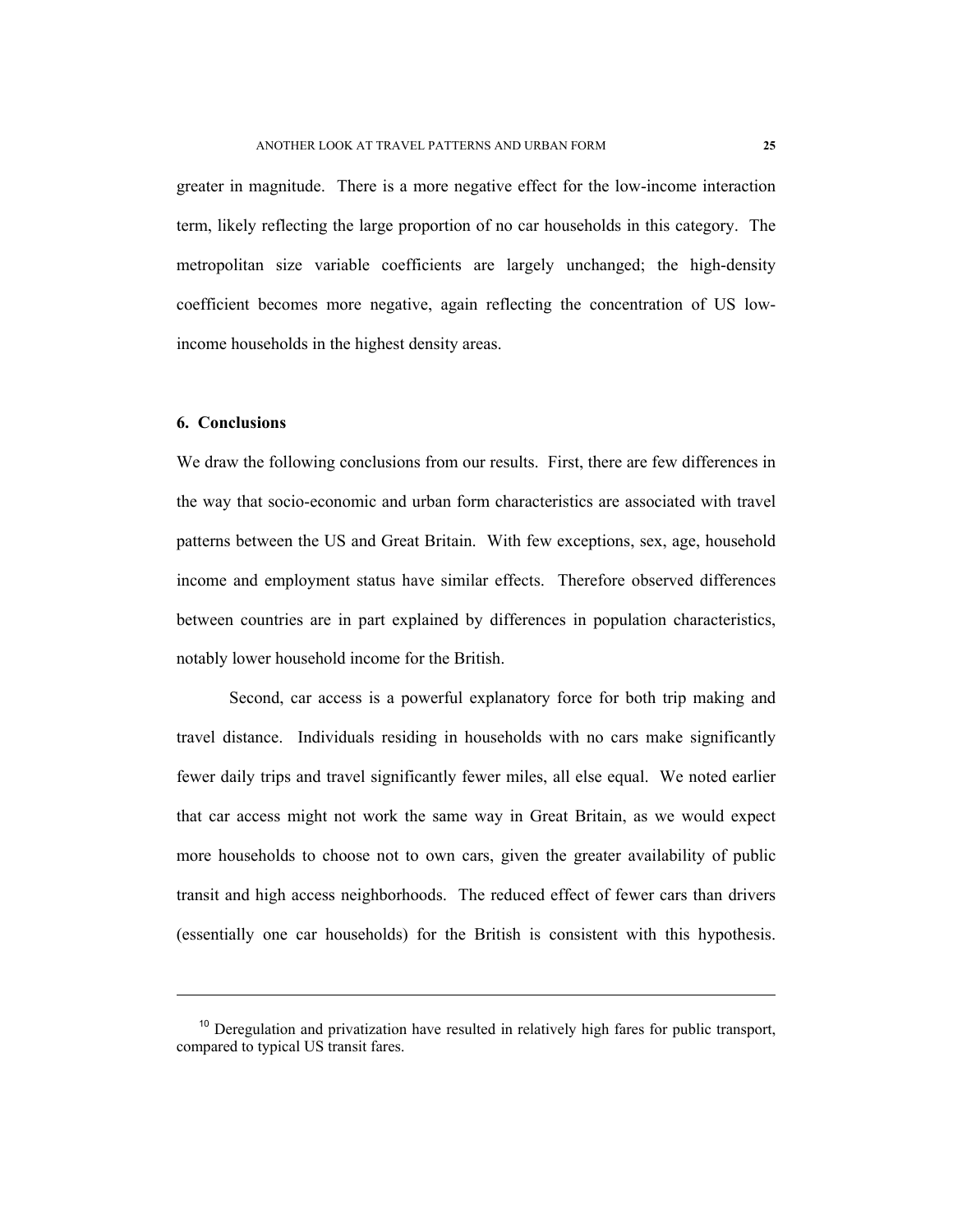When we remove the car access variables from the model, income and employment effects increase in magnitude, as expected.

Third, metropolitan size has a small but significant relationship with trips, but not with travel distance. It is difficult to explain the results for daily trips, since there is no obvious reason why trip frequency should be a function of metropolitan size. It is possible that more and shorter trips take place in smaller, more self-contained metro areas. We expected more effects for travel distance. As we noted earlier, large MSAs provide accessibility across large spatial areas, so there are relatively more opportunities for longer distance trips. In addition average journey-to-work trip length increases with metropolitan size.

Fourth, while residential density has the expected relationship with travel distance for the US sample, there is no relationship between density and travel distance for the British sample, once other relevant factors are controlled. We speculate that this may reflect more use of transit in the highest density British areas, and may even reflect something of a "London effect" – most of the highest density zones are in Central London, where transit service is particularly extensive. The results may also reflect the greater concentration of low-income households in high-density areas in the US. In any case, these results lend little support to the idea that more compact urban form leads to less travel distance. More research is certainly in order on this question.

Our literature review discussed various perspectives on the differences in travel patterns between the US and Europe. One perspective emphasized policy differences, which, together with historical development and technological change, have led to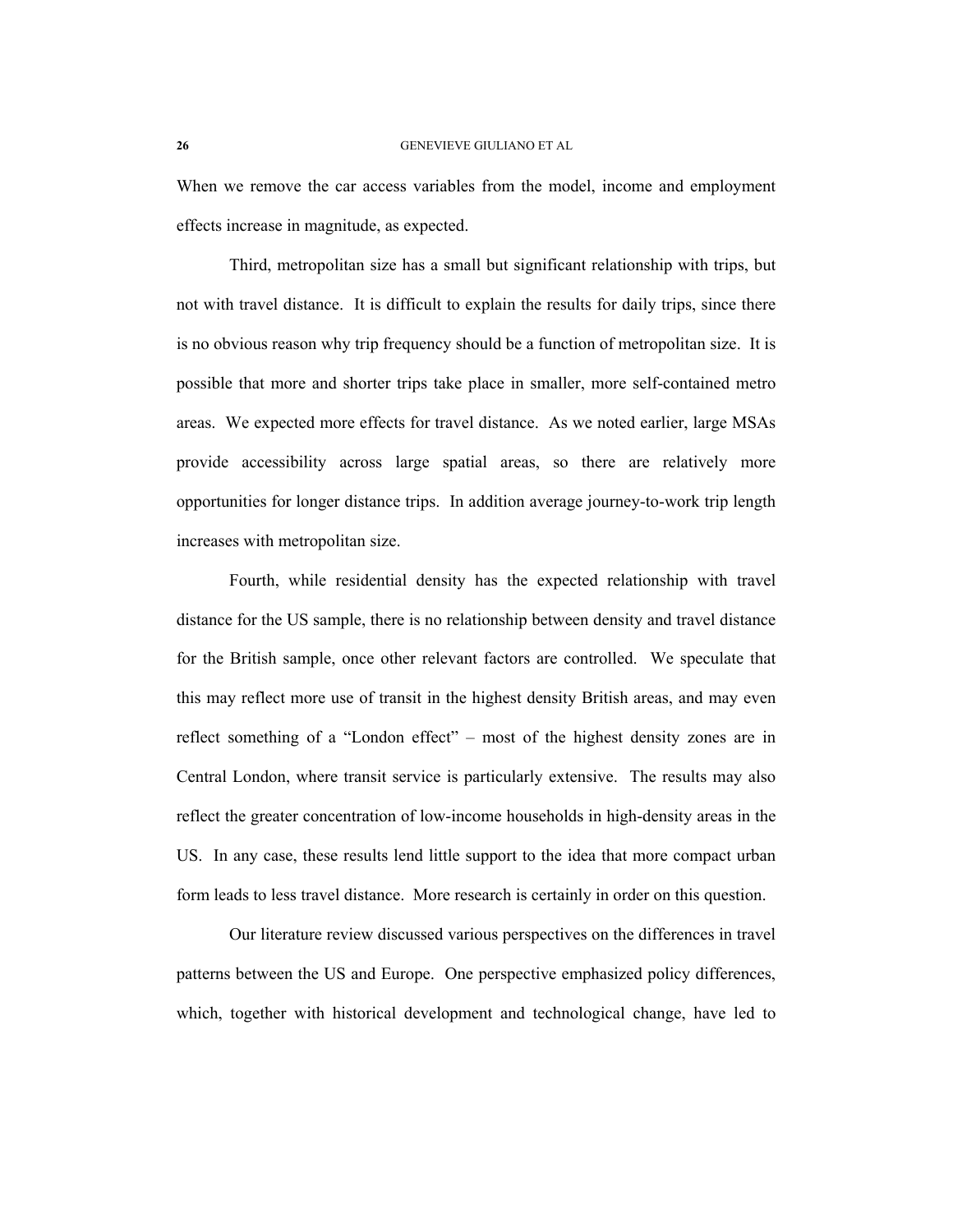more compact urban environments and higher costs for automobile use in Europe. Another perspective emphasizes household income, arguing that auto ownership and use is largely a function of per capita income. Our results tend to support the latter perspective: socio-economic characteristics are significant and generally consistent across the two countries. Results for our land use measures are more mixed.

Our research suffers from some obvious limitations. First, we have used just two simple measures of urban form; ideally one would include a more direct measure of accessibility, and better measures of metropolitan spatial structure. We are currently in the process of developing better measures of urban form. It is also argued that the spatial characteristics that matter are highly localized neighborhood characteristics, e.g. local access to shops and services, pedestrian friendly streets. Hanson and Schwab's Swedish study (1987) shows the significance of local accessibility; later work by others has yielded more mixed results (Boarnet and Crane, 2001). Unfortunately, data limitations preclude such comparisons across the two countries.

Second, we have not directly incorporated prices or measures of transportation supply (e.g. access to transit, road supply). Given a two-country comparison, price effects are incorporated in the country dummy variable. However, transportation supply must have significant within country variation (consider transit access in the US), yet we have implicitly assumed within-country homogeneity. These supply effects are incorporated in the country dummy variable (and to some extent in the urban form measures) along with all the other unmeasured --many not measurable- differences between the two countries. Third, some would argue that we are using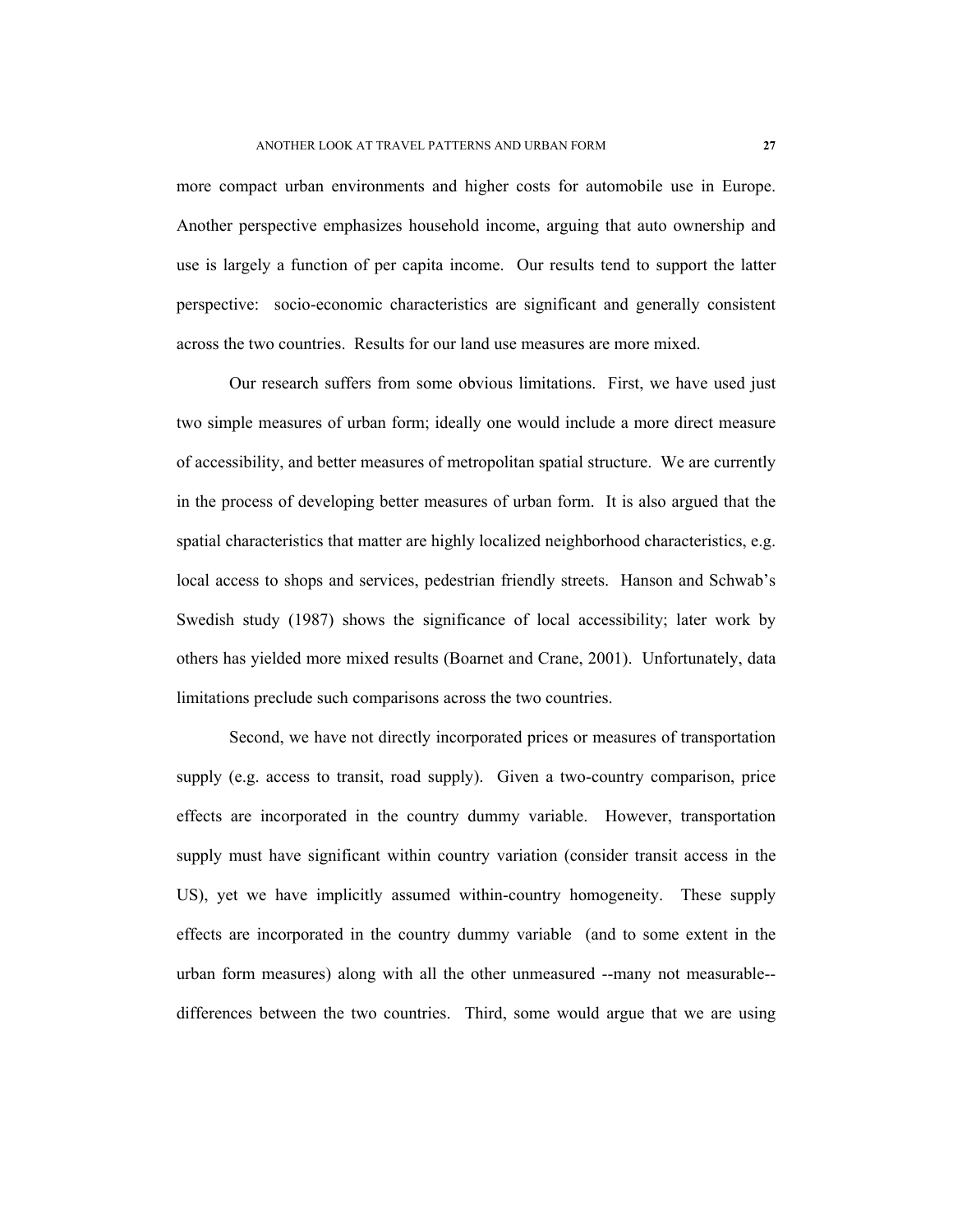measures of travel that are too aggregate. The choice process may be different across trip purposes, for example. We argue that it is appropriate to use measures of total mobility in this type of study, though there is much to be learned from more targeted analysis. Finally, our reduced form model is a very basic way to address the endogeneity problem; a two-stage approach allowing car ownership choice to be modeled explicitly might yield better results. Despite these limitations, however, our results provide a starting point for systematic comparative analysis of travel patterns and urban form.

# **Acknowledgement**

This research was supported by the General Motors Foundation, the USC School of Policy, Planning, and Development, and by the USC Lusk Center for Real Estate. Research assistance was provided by graduate students Dhiraj Narayan, His-Hwa Hu, and Hyung-Cheal Ryu. Lee Schipper, University of California, Berkeley, provided the NTS survey data and collaborated on development of the data sets and descriptive analysis of the data. Ms. Barbara Noble and Mr. Darren Williams, Department of Environment, Transport, and the Regions, UK, assisted with NTS data preparation. Comments from participants at the ITS Seminar (Berkeley, CA, September 2001), the STELLA Focus Group 5 meeting (Brussels, April 2002), Joyce Dargay and Peter Gordon are greatly appreciated. All errors and omissions are the responsibility of the authors.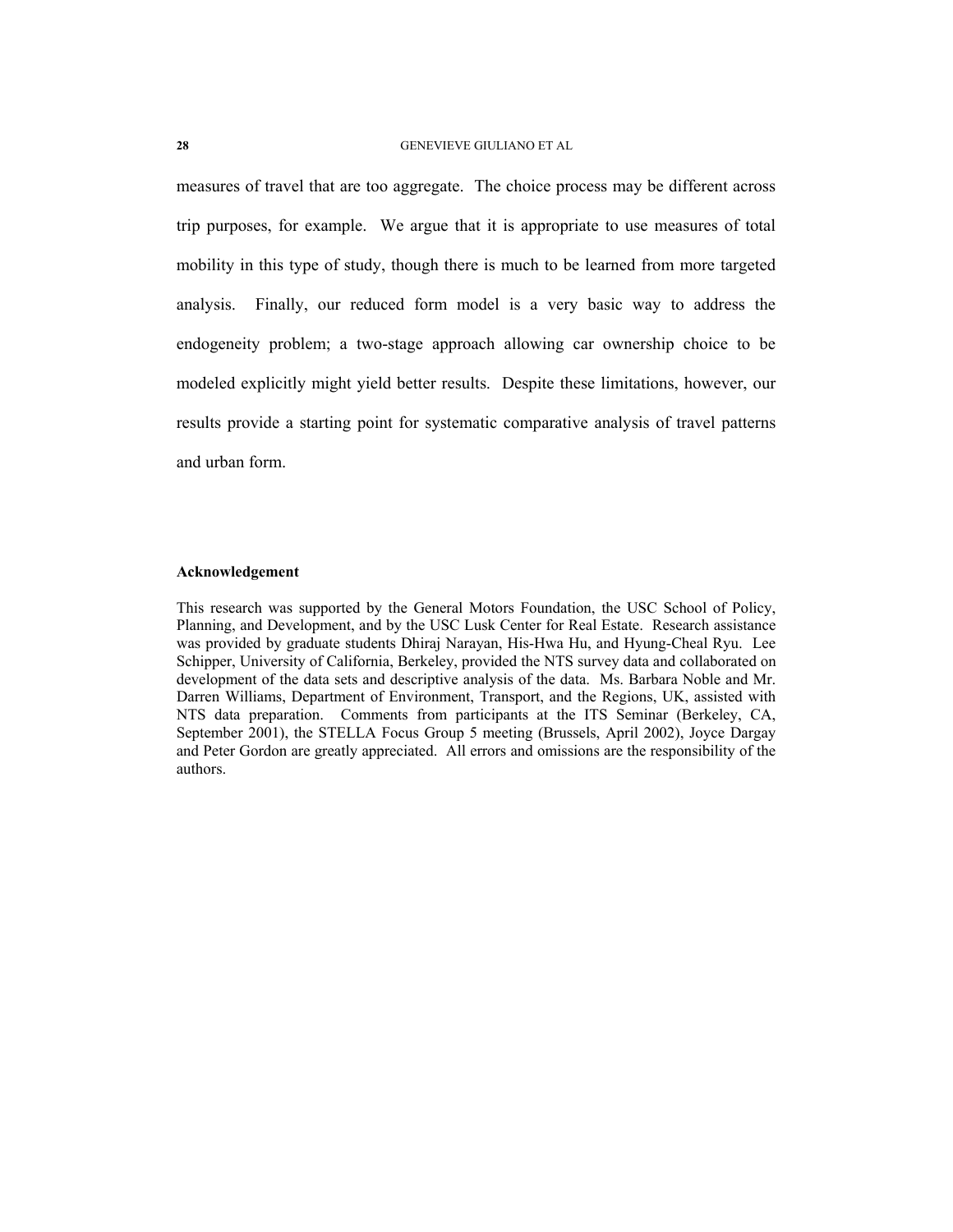#### **References**

- BERNICK, M. and R. CERVERO (1997) *Transit Villages in the 21st Century*, McGraw-Hill, New York.
- BOARNET, M. and R. CRANE. (2001) *Travel by Design*. New York: Oxford University Press.
- CERVERO, R. (1995) "Planned communities, self-containment and commuting: A crossnational perspective, *Urban Studies*, Vol. 32, No. 7, 1135-1161.
- CHINITZ, B. (1991) "A framework for speculating about future urban growth patterns in the U.S., "*Urban Studies*, 28(6), 939-959.
- CLARK, W.A.V. and M. KUPERS-LINDE (1994) Commuting in restructuring Urban regions, *Urban Studies* V31-3 p465-84.
- DARGAY, J and D. GATELY, (1997), "Income's Effect on Car and Vehicle ownership, Worldwide: 1960-2015" *Transportation Research* 33A(7/8), 101-138.
- DUNN, J (1981) *Miles to go: European and American Transportation policies*. MIT press: Cambridge, MA.
- GILLESPIE, A. (1999) "The changing employment geography of Britain," in M Breheny (ed) *The People: Where Will They Work?,* Town and Country Planning Association, London.
- GIULIANO, G. (2002) "Travel, location and race/ethnicity," *Transportation Research A*, forthcoming.
- GIULIANO G., H-H HU and D. NARAYAN (2000) "International Travel Project" Working Paper 1. Unpublished; available from the author. University of Southern California, Los Angeles.
- GIULIANO, G. (1999) "Land use and transportation: Why we won't get there from here," *Transportation Research Circular*, 492, 179-198.
- GOMEZ-IBANEZ, J. A. (1991) "The Political Economy of Highway Tolls and Congestion Pricing" Paper presented at the *Seminar on the Application of Pricing Principles to Congestion Management*, Federal Highway Administration, Washington, D.C.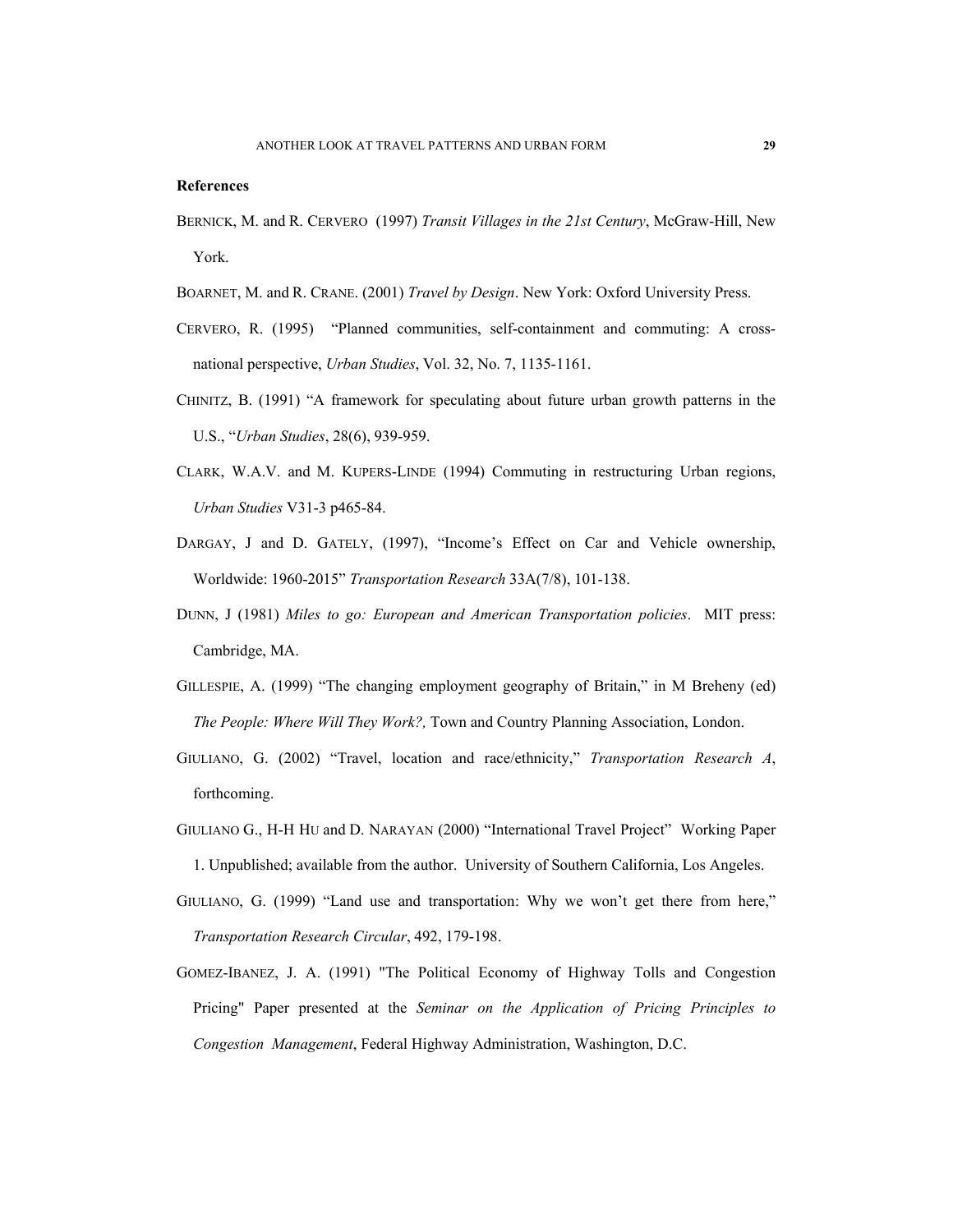- GORDON, P. and H.W. RICHARDSON (1989) Gasoline Consumption and Cities A Reply. *Journal of the American Planning Association*, 55, 342-346.
- HANSEN, G.R.M (1993) Commuting: Home sprawl, job sprawl, traffic jams. In *A Billion Trips a Day: Tradition and Transition in European Travel Patterns*, eds. I. Salomon, P. Bovy and J.P. Orfeuil. Kluwer Academic Publishers, Dordrecht, The Netherlands, 101-127.
- HANSON, S. and M. SCHWAB. (1987) "Accessibility and Intraurban Travel." *Environment and Planning A,* 19: 735-748.
- INGRAM, G.K. and Z. LIU (1999) "Determinants of Motorization and Road provision" in *Essays in Transportation Economics and Policy.* Brookings Institution Press, Washington.
- JACKSON, K. (1985) *The Crabgrass Frontier*. Oxford University Press, New York.
- KASARDA, J. (1995) "Industrial restructuring and the challenging location of jobs". In *State of the Union*, ed. R. Farley. Russel Sage Foundation, New York.
- KUTAY,A. (1988a) Technological change and spatial transformation in an information economy:1. A structural model of transition in the urban system. *Environment and Planning A* 20. 569-593.
- KUTAY,A. (1988b) Technological change and spatial transformation in an information economy:2. The influence of new information technology on the urban system. *Environment and Planning* A 20. 707-718.
- LAVE, C. (1996) Are Americans really driving so much? *Access* 8, 14-17.
- MEYER, J AND J.A.GOMEZ-IBANEZ (1981) *Auto Transit and cities*. A twentieth century fund report. Harvard University Press: Cambridge, MA.
- MITCHELL, C. AND S. LAWSON (2000) *The Great British Motorist 2000*.
- MULLER, P. (1981) *Contemporary Suburban America*. Englewood Cliffs, NJ: Prentice-Hall.
- NEWMAN, P. and J. KENWORTHY (1998) *Sustainability and Cities: Overcoming Automobile Dependence.* Washington, DC: Island Press.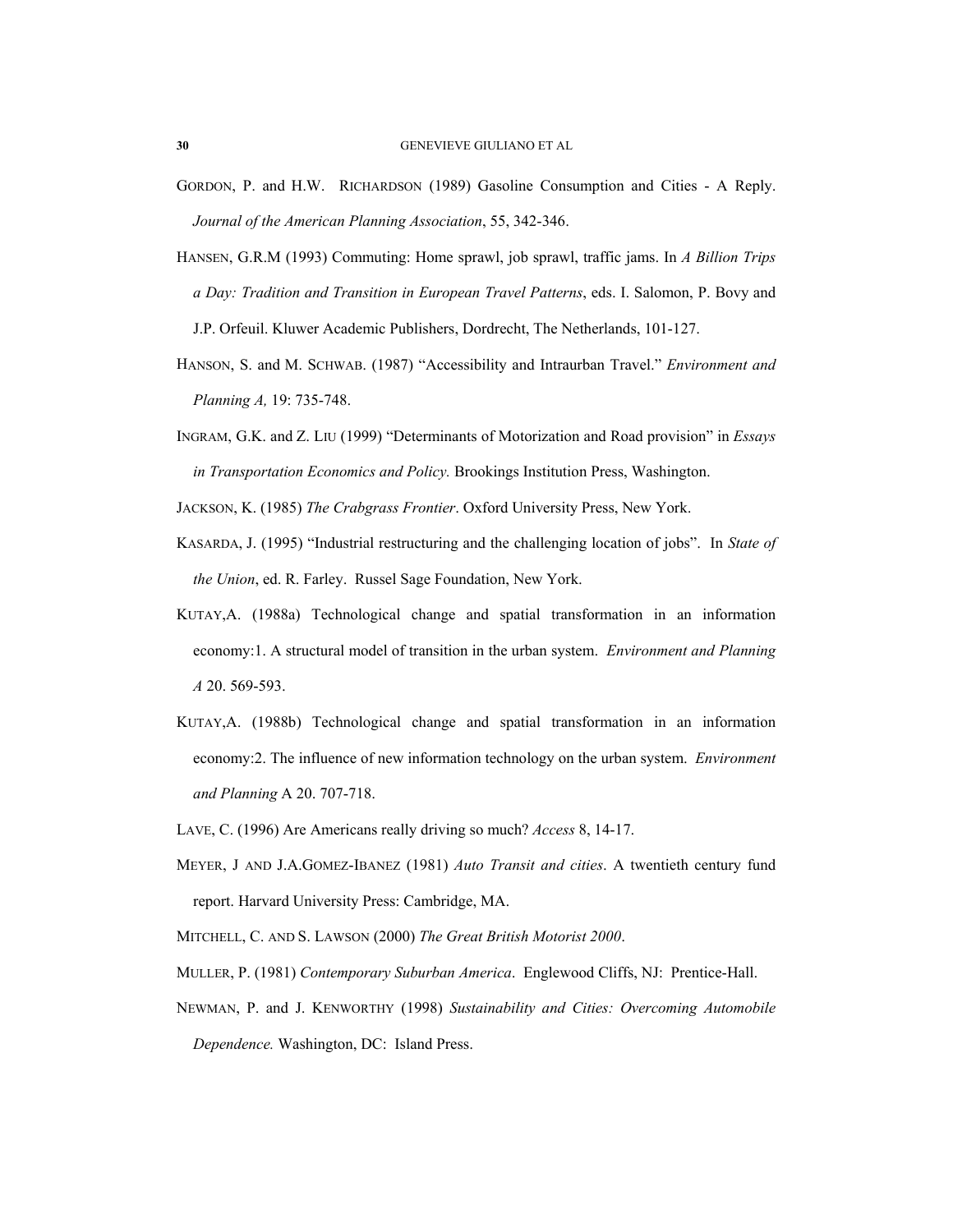- NEWMAN, P. and J. KENWORTHY (1989a) "Gasoline consumption and cities". *Journal of the American Planning Association* Winter: 24-37.
- NEWMAN, P. and J. KENWORTHY (1989b) Cities and Automobile Dependence: An International Sourcebook. Brooksfield Vt: Gower Technical.
- NIEMEIER, D. and RUTHERFORD (1994). *Non-Motorized Transportation, NPTS: Travel Mode Special Reports*, U.S. Department of Transportation, Federal Highway Administration, Office of Highway Information Management, Washington, D.C.
- NIVOLA, P. S. (1999) *Laws of the Landscape: How Policies Shape Cities in Europe and America* Washington, DC: Brookings Institution Press Washington.
- ORFEUIL, J.P. and I. SALOMON (1993) "Travel Patterns of the Europeans in every day life". In *A billion Trips a Day: Tradition and transition in European Travel Patterns*, eds. I. Salomon, P. Bovy and J.P. Orfeuil. Kluwer Academic Publishers, Dordrecht, The Netherlands.
- PUCHER JOHN and C. LEFEVRE. (1996) *The Urban Transport Crisis in Europe and North America*. Great Britain: McMillan Press Ltd.
- PUCHER, JOHN (1988) Urban Travel Behavior as the outcome of public policy. *Journal of the American Planning Association* 54(3), 509-519.
- PUSHKAREV, B. and J. ZUPAN (1977) *Public Transportation and Land Use Policy.* Bloomington: Indiana University Press.
- SCHAFER, A. and D. G. VICTOR (1997) "The Future Mobility of the World Population*"*. Discussion Paper 97-6-4, Massachusetts Institute of Technology, Center for Technology, Policy, and Industrial Development, Cambridge, MA.
- SCHIMEK, PAUL. (1996). "Household Motor Vehicle Ownership and Use: How Much Does Residential Density Matter?" *Transportation Research Record* 1552: 120-25.
- ZAHAVI Y, and A. TALVITIE (1980). Regularities in travel time and money expenditures, *Transportation Research Record* 750: 13-19.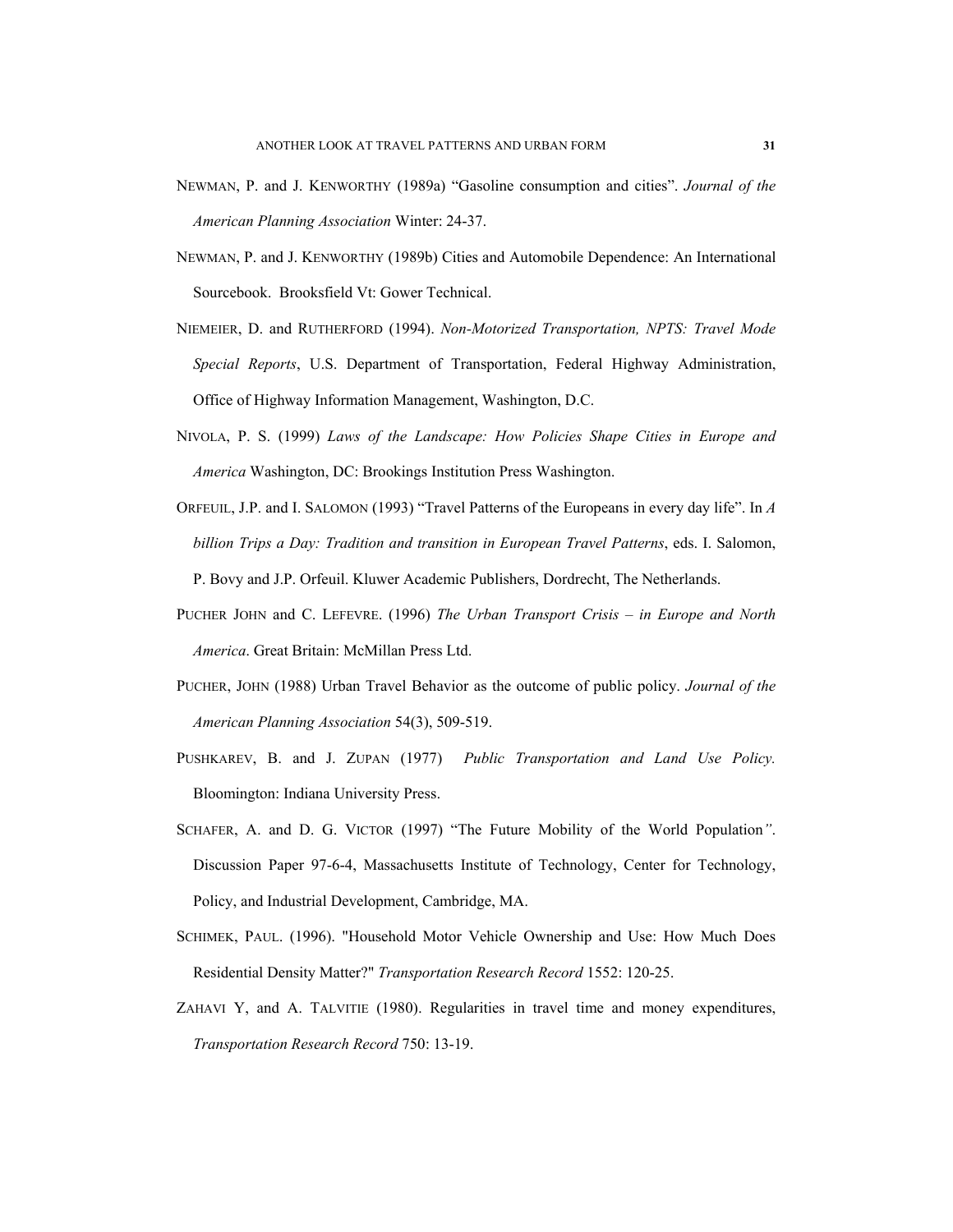# **List of Tables**

| Table 1. Basic Statistics, US And UK |  |  |
|--------------------------------------|--|--|
|--------------------------------------|--|--|

|                                     | US          | UK         |  |
|-------------------------------------|-------------|------------|--|
| Population (2000 est.)              | 275,500,000 | 59,500,000 |  |
| Land Area (km2)                     | 9,158,960   | 241,590    |  |
| Median Household Income (ppp, 1999) | \$33,900    | \$21,800   |  |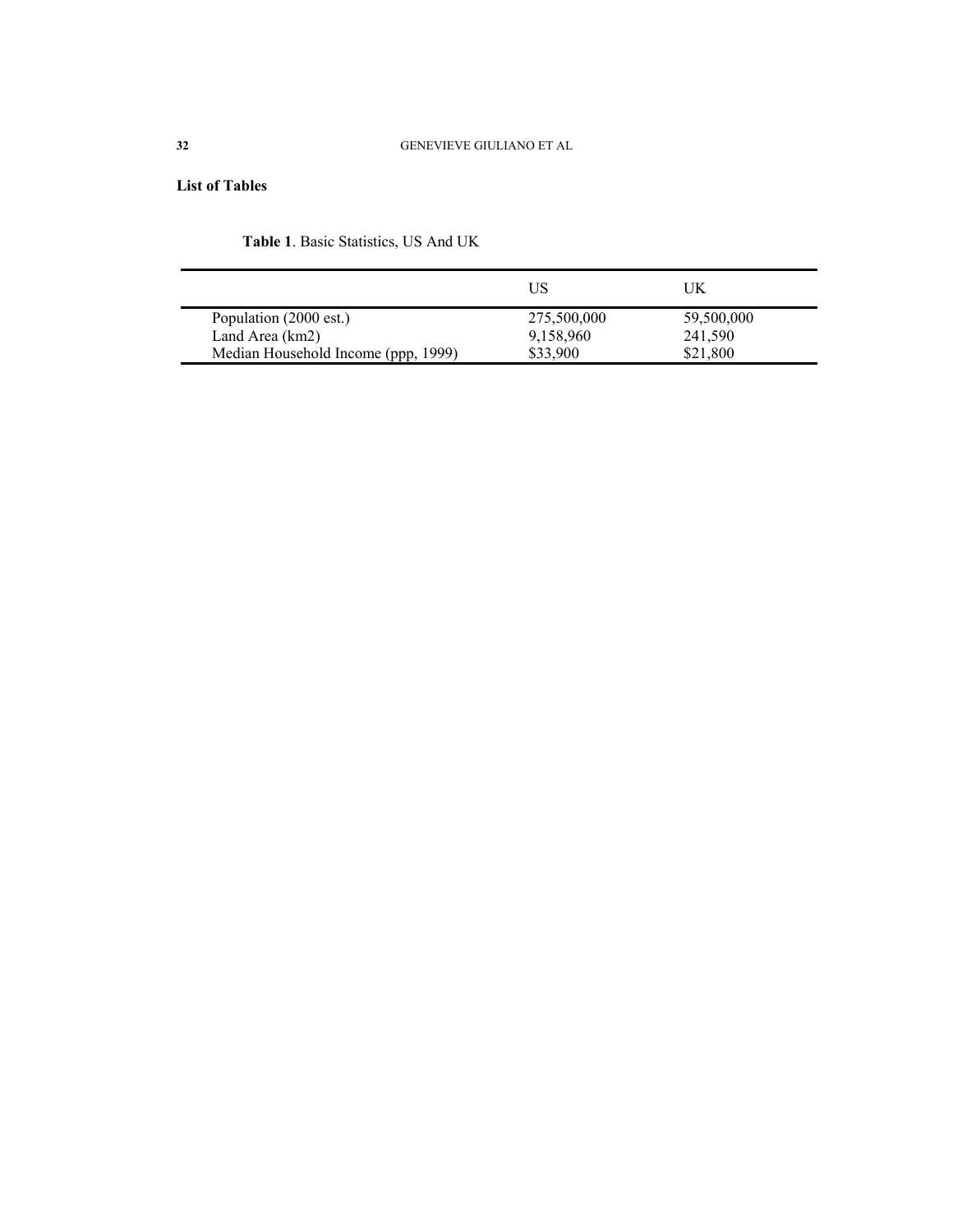|                       | <b>NPTS</b> | <b>NTS</b>  |
|-----------------------|-------------|-------------|
| Total households      | 42,033      | 9,688       |
| Total persons         | 95,360      | 23,167      |
| Total trips           | 409,025     | $377,560^a$ |
| o Eull coven dou filo |             |             |

**Table 2.** Basic Sample Characteristics

a Full seven-day file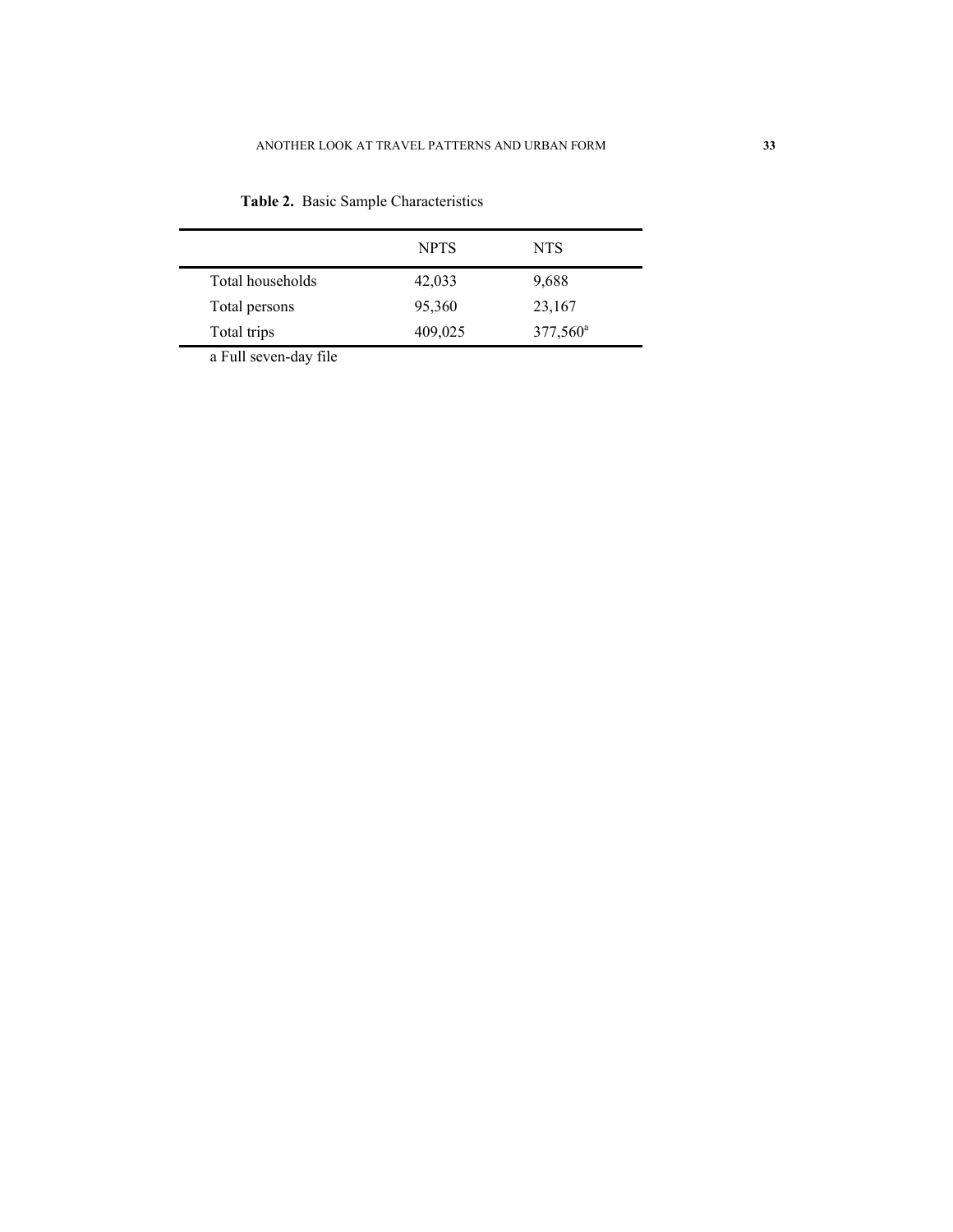|               | <b>NPTS 1995</b> | <b>NTS 1995</b> |
|---------------|------------------|-----------------|
| Not in MSA    | 14.4             | 40.6            |
| $100K - 250K$ | 9.6              | 9.1             |
| $250K - 500K$ | 6.4              | 24.8            |
| $500K - 1$ M  | 12.7             | 3.0             |
| $1 M - 3 M$   | 18.8             | 10.7            |
| $>$ 3 M       | 38.1             | 11.5            |

**Table 3**. Place of residence metropolitan area size, share of persons, percent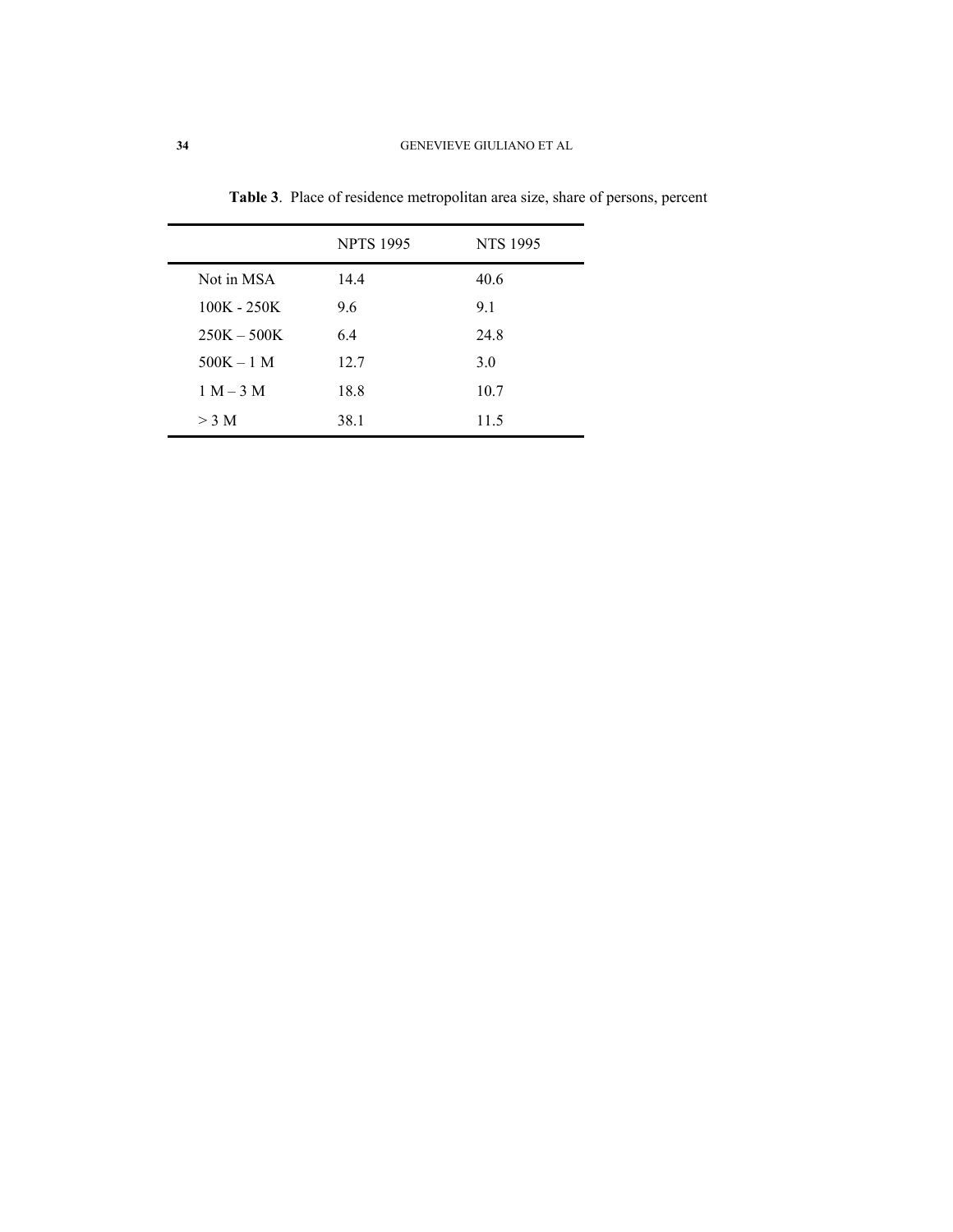|                  | <b>NPTS 1995</b> | <b>NTS 1995</b> |
|------------------|------------------|-----------------|
| No car in HH     | 3.0              | 23.2            |
| $Cars <$ drivers | 17.0             | 25.8            |
| $Cars = drivers$ | 64.0             | 48.0            |
| $Cars >$ drivers | 16.0             | 3.0             |

**Table 4**. Car Access, persons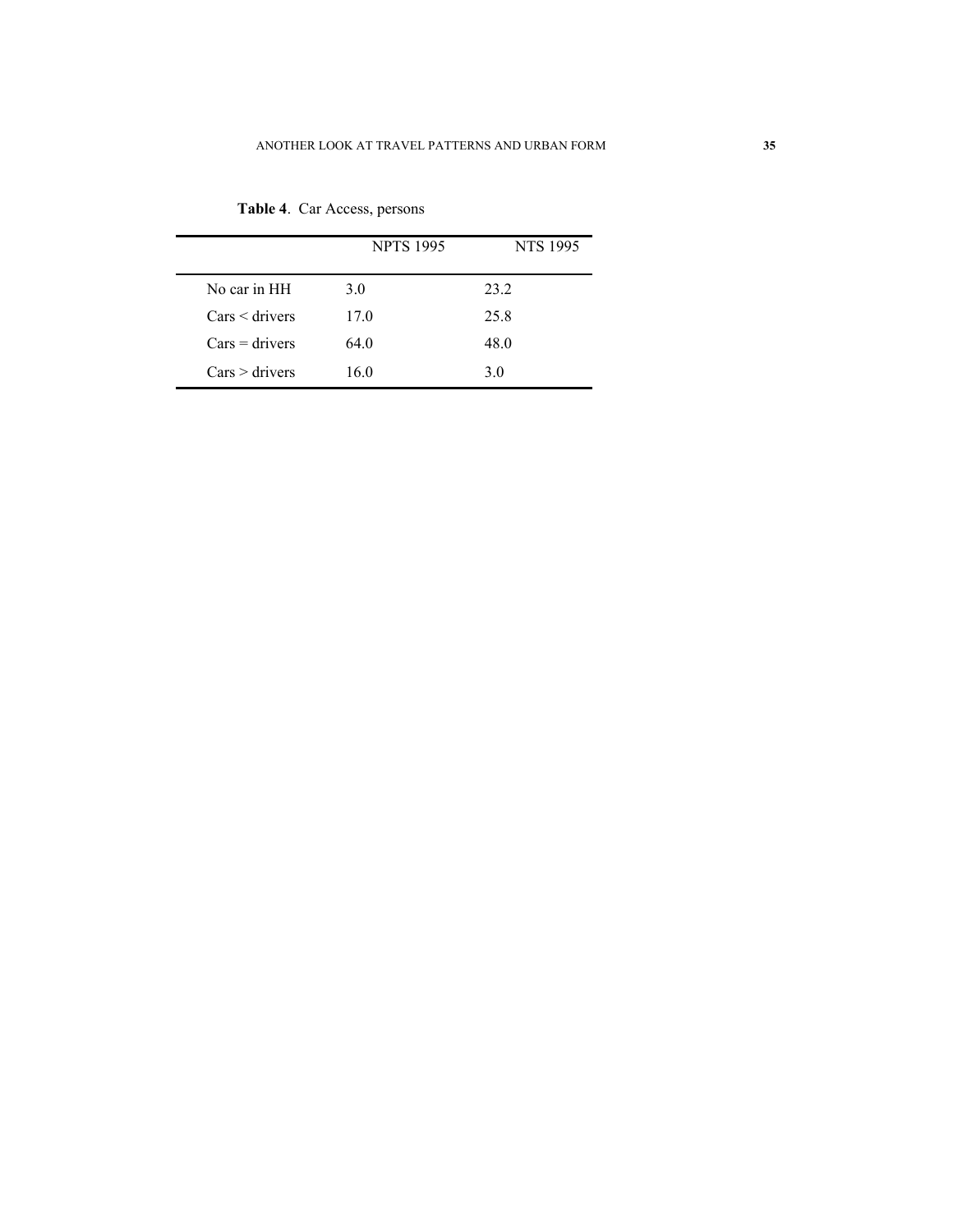|                    | US    |        | <b>GB</b> |        |  |
|--------------------|-------|--------|-----------|--------|--|
|                    | Mean  | Median | Mean      | Median |  |
| Trips/day          | 3.8   | 4.0    | 2.9       | 2.0    |  |
| Miles/day          | 28.7  | 17.0   | 14.0      | 6.0    |  |
| Minutes/day        | 58.4  | 46.0   | 54.4      | 40.0   |  |
| Share no trip days | 16.0  |        | 21.0      |        |  |
| N                  | 95360 |        |           | 23167  |  |

**Table 5**. Average Daily Person Trips, Travel Distance, Time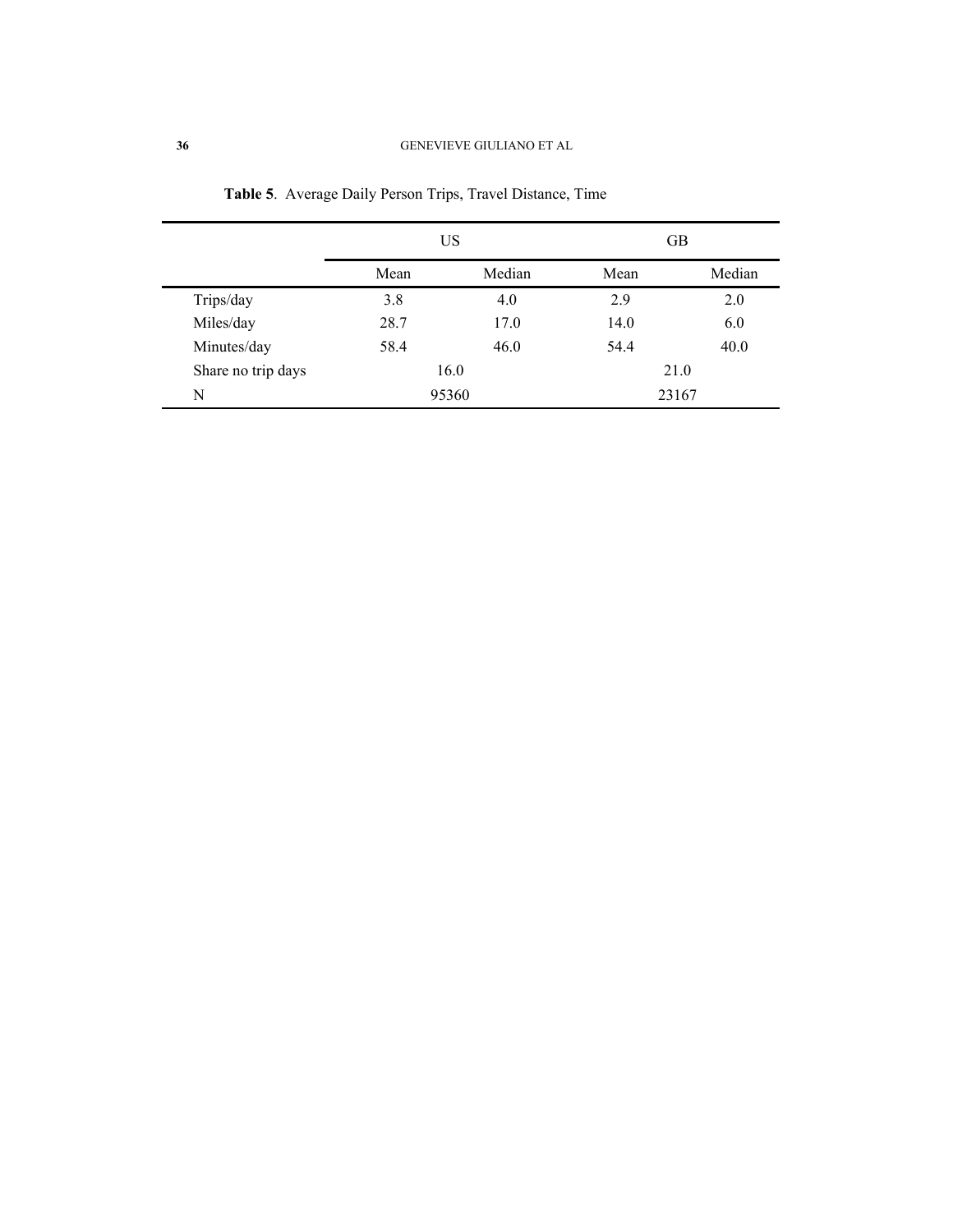|               | <b>US</b> | <b>GB</b> |
|---------------|-----------|-----------|
| POV driver    | 63.1      | 37.1      |
| POV passenger | 26.1      | 21.1      |
| <b>Bus</b>    | 1.2       | 6.6       |
| Rail          | 0.5       | 1.6       |
| Bike/walk     | 6.8       | 32.3      |
| Other         | 2.3       | 1.3       |
| N             | 395157    | 66737     |

**Table 6**. Modal shares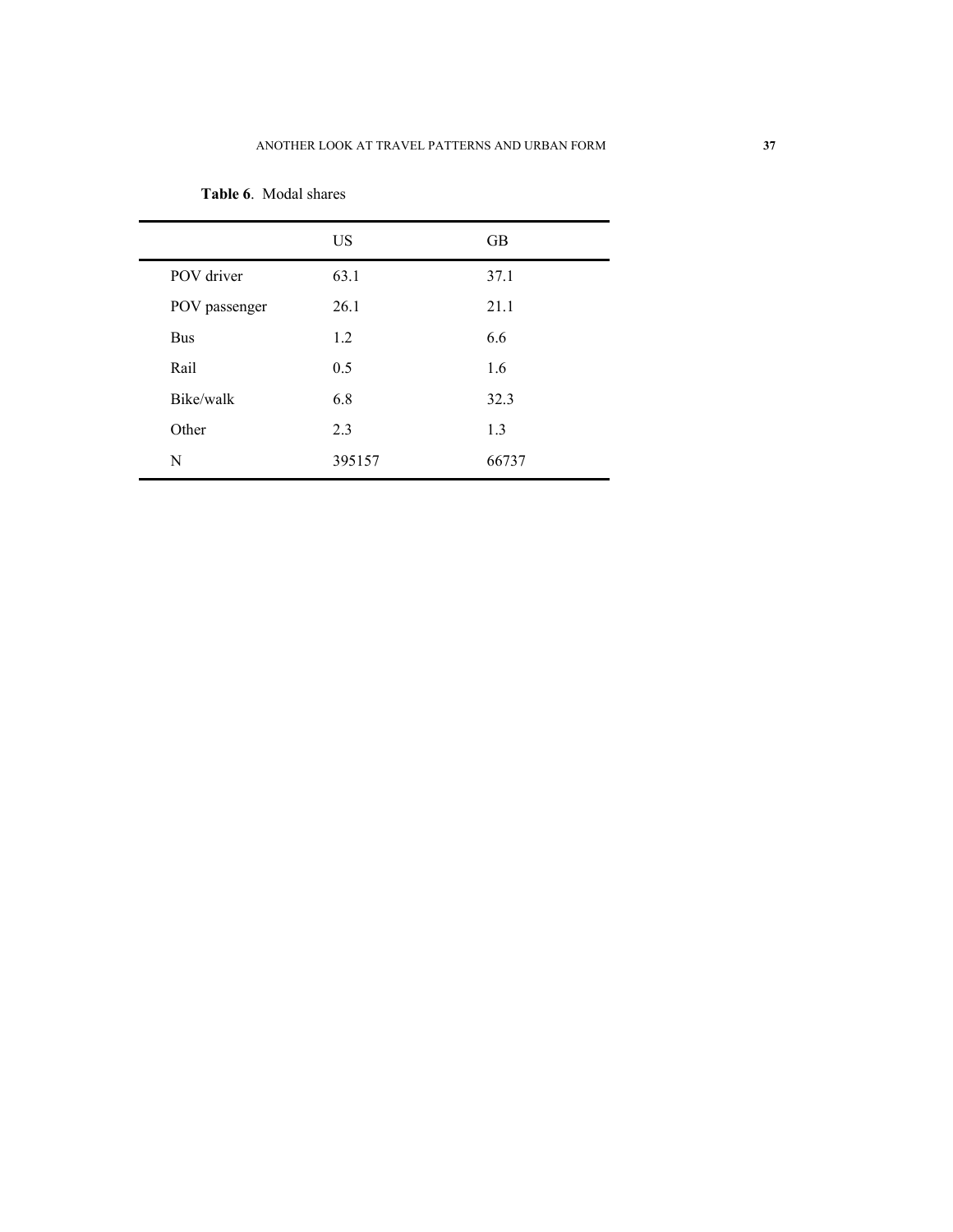|                              | <b>Total Sample</b> |      |              | <b>GB</b> |                             |
|------------------------------|---------------------|------|--------------|-----------|-----------------------------|
| Variable                     | $\mathbf{B}$        | S.E. | $\mathbf{B}$ | S.E.      | F-sig.                      |
| Constant                     | 3.619               | .116 |              |           |                             |
| GB dummy                     |                     |      | $-.432$      | .223      | .000                        |
| Socio-economic               |                     |      |              |           |                             |
| Female                       | 0.069               | .052 | $-.076$      | .074      |                             |
| $Age < 17$ yrs               | $-0.602$            | .092 | .230         | .122      |                             |
| Age $17 - 34$ yrs            | $-0.009$            | .066 | .046         | .095      |                             |
| $Age > 64$ yrs               | $-0.640$            | .094 | $-.111$      | .130      |                             |
| $HH$ inc $-$ low<br>quartile | $-0.158$            | .079 | .005         | .112      | $All = .000$<br>$GB = 008$  |
| HH inc - 3rd<br>quartile     | 0.258               | .066 | $-.225$      | .107      |                             |
| $HH$ inc $-4th$<br>quartile  | 0.312               | .074 | $-.140$      | .123      |                             |
| Employed                     | 0.473               | .072 | $-.127$      | .103      |                             |
| Cars                         |                     |      |              |           |                             |
| No car HH                    | $-0.728$            | .162 | .174         | .178      |                             |
| $Cars <$ drivers             | $-0.198$            | .068 | .149         | .093      | $All = .000$<br>$GB = .020$ |
| $Cars$ > drivers             | $-0.039$            | .076 | $-.246$      | .172      |                             |
| Urban Form                   |                     |      |              |           |                             |
| Not in MSA                   | 0.126               | .103 | $-.061$      | .199      |                             |
| MSA < 250K                   | 0.329               | .111 | $-.302$      | .212      |                             |
| MSA 250 - 500K               | 0.242               | .125 | $-.261$      | .206      |                             |
| $MSA$ 1 - 3M                 | 0.177               | .094 | $-.297$      | .197      |                             |
| MSA > 3M                     | $-0.012$            | .086 | $-.145$      | .201      |                             |
| Density $\leq 1$ K/mi2       | $-0.086$            | .065 | $-.036$      | .099      |                             |
| Density 4K -<br>10K/min2     | 0.047               | .077 | $-.018$      | .113      | $All = .003$<br>$GB = .484$ |
| Density $>$<br>10K/min2      | $-0.286$            | .103 | .187         | .145      |                             |
| $R2$ (adj)                   |                     |      |              | .076      |                             |
| ${\bf N}$                    |                     |      |              | 19999     |                             |

|  |  | Table 7. Dependent variable: trips/day, full model |  |  |
|--|--|----------------------------------------------------|--|--|
|--|--|----------------------------------------------------|--|--|

**Bold** = sig. At  $p \le 0.01$ 

*Italic* = sig. At  $p \le .05$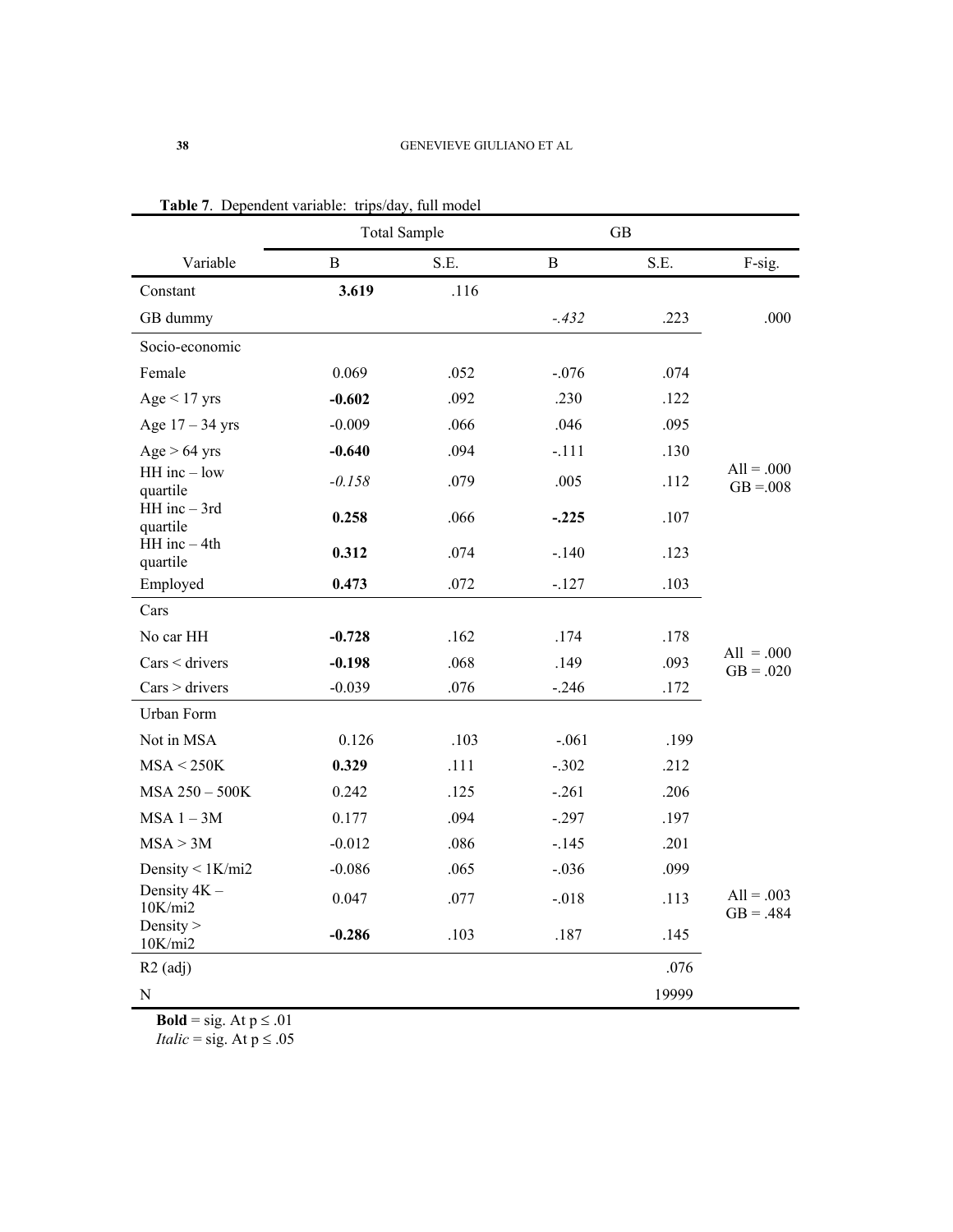|                              | <b>Total Sample</b> |      | <b>GB</b> |       |                             |
|------------------------------|---------------------|------|-----------|-------|-----------------------------|
| Variable                     | $\, {\bf B}$        | S.E. | B         | S.E.  | F-sig.                      |
| Constant                     | 3.552               | .114 |           |       |                             |
| GB dummy                     |                     |      | $-.538$   | .220  | .000                        |
| Socio-<br>economic           |                     |      |           |       |                             |
| Female                       | .070                | .052 | $-.096$   | .074  |                             |
| $Age < 17$ yrs               | $-.599$             | .089 | .243      | .123  |                             |
| Age $17 - 34$<br>yrs         | $-.018$             | .066 | .028      | .095  |                             |
| $Age > 64$ yrs               | $-.630$             | .094 | $-.164$   | .130  | $All = .000$                |
| $HH$ inc $-$ low<br>quartile | $-.205$             | .079 | $-.097$   | .110  | $GB = .008$                 |
| $HH$ inc $-$ 3rd<br>quartile | .278                | .066 | $-.233$   | .107  |                             |
| $HH$ inc $-4th$<br>quartile  | .335                | .074 | $-.149$   | .123  |                             |
| Employed                     | .484                | .072 | $-.082$   | .103  |                             |
| Urban Form                   |                     |      |           |       |                             |
| Not in MSA                   | .126                | .103 | .036      | .199  |                             |
| MSA < 250K                   | .326                | .111 | $-.224$   | .213  |                             |
| MSA 250-<br>500K             | .242                | .126 | $-172$    | .206  | $All = .000$<br>$GB = .231$ |
| $MSA$ 1 - 3M                 | .187                | .094 | $-.227$   | .197  |                             |
| MSA > 3M                     | $-.018$             | .087 | $-.082$   | .202  |                             |
| Density $<$<br>1K/min2       | $-.074$             | .065 | $-.026$   | .099  |                             |
| Density 4K -<br>10K/min2     | .034                | .077 | $-.008$   | .113  | $All = .000$<br>$GB = .212$ |
| Density $>$<br>10K/min2      | $-.404$             | .101 | .266      | .143  |                             |
| $R2$ (adj)                   |                     |      |           | .072  |                             |
| ${\bf N}$                    |                     |      |           | 19999 |                             |

**Table 8**. Dependent Variable: Trips/Day, Reduced Form Model

**Bold** = sig. At  $p \le 0.01$ *Italic* = sig. At  $p \le .05$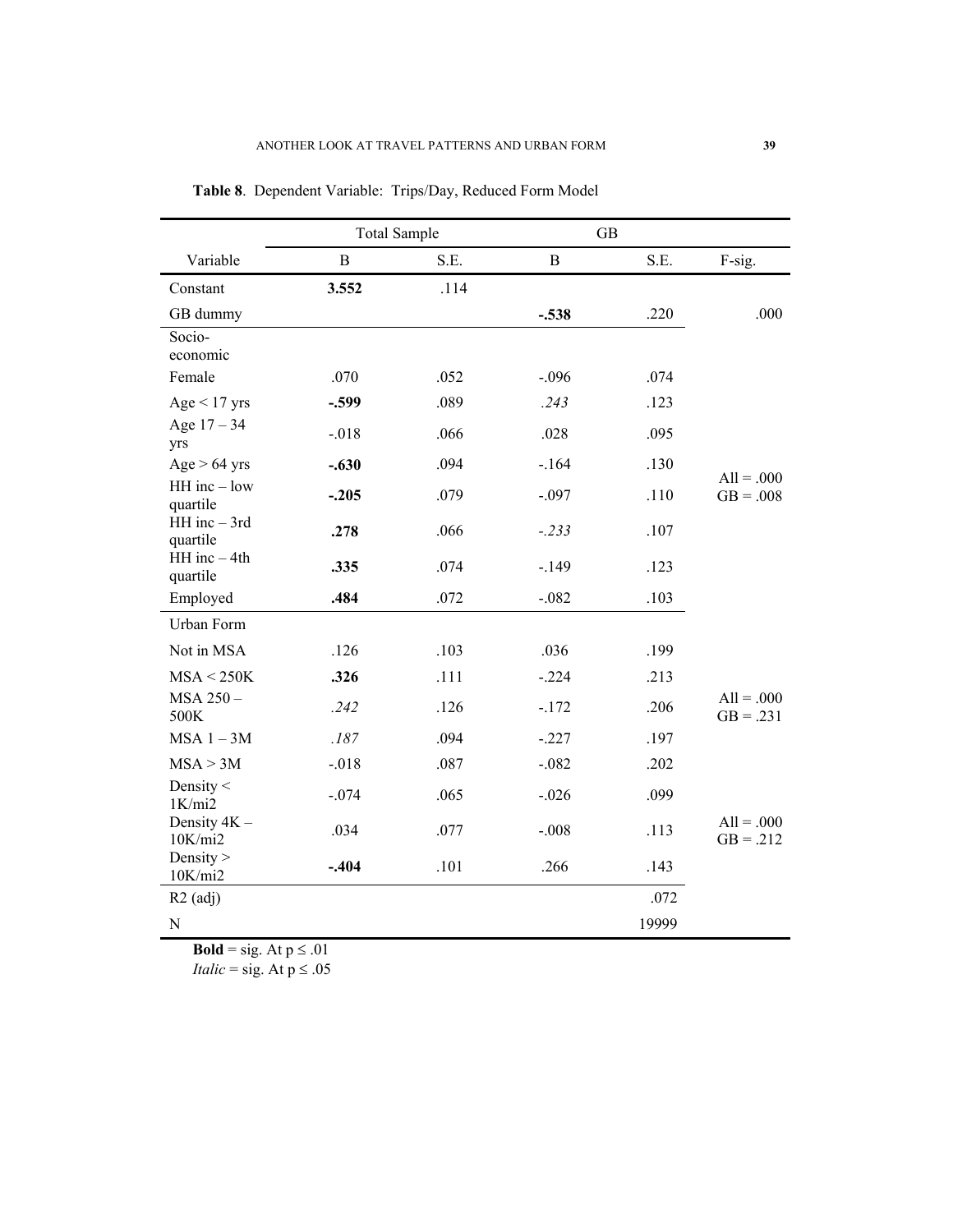| www.                         | <b>GB</b><br><b>Total Sample</b> |      |             |       |                             |
|------------------------------|----------------------------------|------|-------------|-------|-----------------------------|
| Variable                     | $\, {\bf B}$                     | S.E. | $\mathbf B$ | S.E.  | F-sig.                      |
| Constant                     | 1.700                            | .091 |             |       |                             |
| GB dummy                     |                                  |      | $-.143$     | .176  | .000                        |
| Socio-economic               |                                  |      |             |       |                             |
| Female                       | $-.177$                          | .041 | $-.040$     | .058  |                             |
| $Age < 17$ yrs               | $-.059$                          | .070 | $-.154$     | .097  |                             |
| Age $17 - 34$ yrs            | $-.092$                          | .052 | .071        | .075  |                             |
| $Age > 64$ yrs               | $-.475$                          | .074 | $-.002$     | .103  |                             |
| $HH$ inc $-$ low<br>quartile | $-.129$                          | .063 | $-.055$     | .088  | $All = .000$<br>$GB = .002$ |
| HH inc - 3rd<br>quartile     | .254                             | .052 | $-.162$     | .084  |                             |
| $HH$ inc $-4th$<br>quartile  | .292                             | .059 | .150        | .097  |                             |
| Employed                     | .862                             | .057 | $-.089$     | .081  |                             |
| Cars                         |                                  |      |             |       |                             |
| No car HH                    | $-.782$                          | .128 | $-.051$     | .141  |                             |
| $Cars <$ drivers             | $-.334$                          | .054 | .248        | .073  | $All = .000$<br>$GB = .000$ |
| $Cars$ > drivers             | $-.047$                          | .060 | $-.191$     | .136  |                             |
| Urban Form                   |                                  |      |             |       |                             |
| Not in MSA                   | $-.024$                          | .081 | $-.117$     | .158  |                             |
| MSA < 250K                   | .093                             | .088 | $-.403$     | .168  |                             |
| MSA 250-<br>500K             | .122                             | .099 | $-.351$     | .162  | $All = .001$<br>$GB = .072$ |
| $MSA 1 - 3M$                 | .049                             | .074 | $-.292$     | .155  |                             |
| MSA > 3M                     | .118                             | .068 | $-.446$     | .159  |                             |
| Density $<$<br>1K/min2       | .267                             | .051 | $-342$      | .078  |                             |
| Density 4K -<br>10K/min2     | $-.075$                          | .061 | .015        | .089  | $All = .000$<br>$GB = .000$ |
| Density $>$<br>10K/min2      | $-.586$                          | .082 | .453        | .115  |                             |
| $R2$ (adj)                   |                                  |      |             | .167  |                             |
| $\mathbf N$                  |                                  |      |             | 19999 |                             |

**40** GENEVIEVE GIULIANO ET AL **Table 9**. Dependent Variable: Ln(Miles/Day), Full Model

**Bold** = sig. At  $p \le 0.01$ 

*Italic* = sig. At  $p \le .05$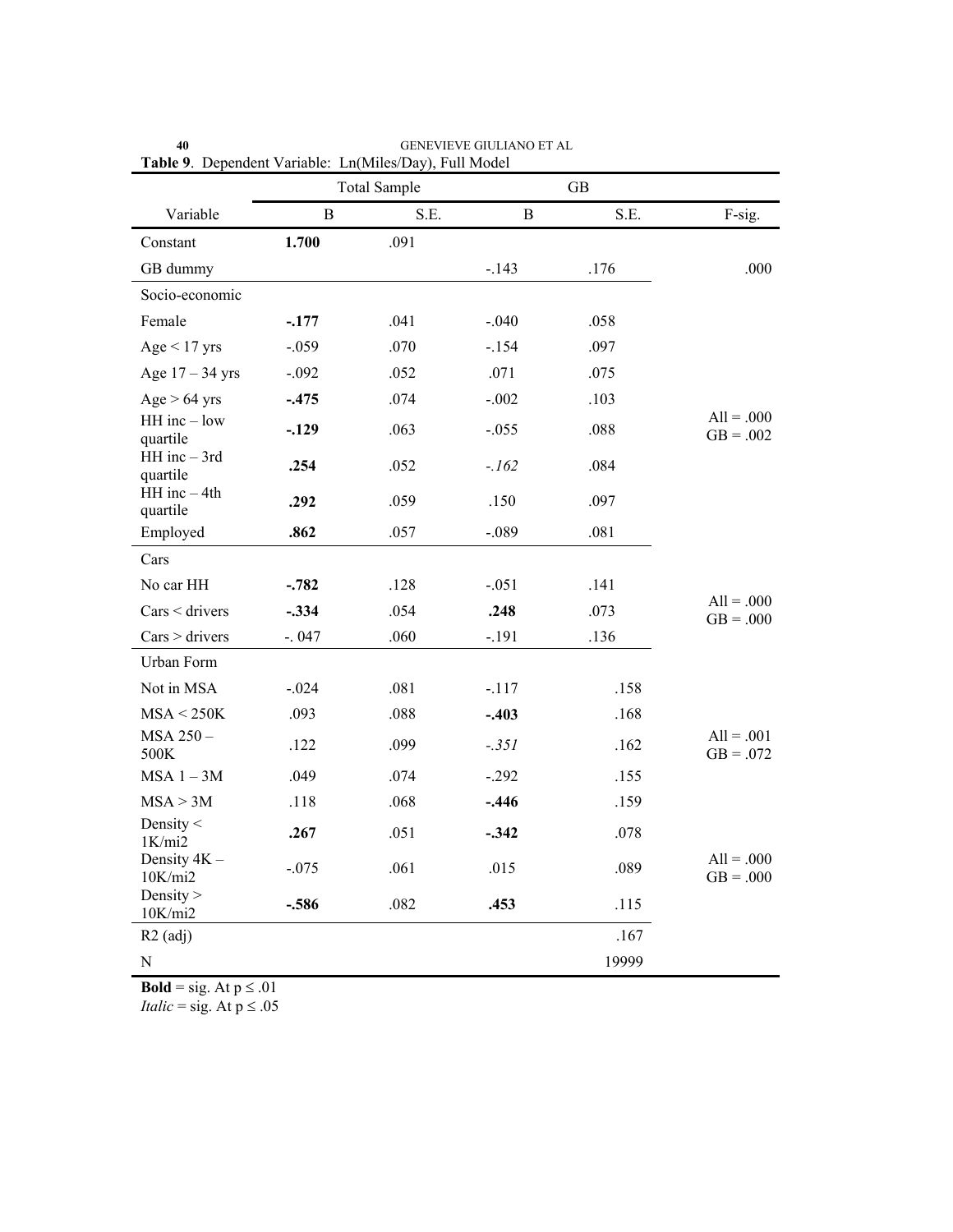|                              | <b>Total Sample</b> |      | <b>GB</b> |       |                             |
|------------------------------|---------------------|------|-----------|-------|-----------------------------|
| Variable                     | $\bf{B}$            | S.E. | B         | S.E.  | F-sig.                      |
| Constant                     | 1.603               | .090 |           |       |                             |
| GB dummy                     |                     |      | $-.303$   | .175  | .000                        |
| Socio-economic               |                     |      |           |       |                             |
| Female                       | $-176$              | .042 | $-.070$   | .059  |                             |
| $Age < 17$ yrs               | $-.054$             | .071 | $-.135$   | .097  |                             |
| Age $17 - 34$ yrs            | .080                | .053 | .042      | .076  |                             |
| $Age > 64$ yrs               | $-.467$             | .075 | $-.077$   | .103  |                             |
| $HH$ inc $-$ low<br>quartile | $-.187$             | .063 | $-.223$   | .087  | $All = .000$<br>$GB = .002$ |
| $HH$ inc $-$ 3rd<br>quartile | .281                | .052 | $-.171$   | .085  |                             |
| $HH$ inc $-4th$<br>quartile  | .327                | .059 | .143      | .098  |                             |
| Employed                     | .877                | .057 | $-.020$   | .081  |                             |
| Urban Form                   |                     |      |           |       |                             |
| Not in MSA                   | $-.023$             | .082 | .031      | .158  |                             |
| MSA < 250K                   | .084                | .088 | $-.283$   | .169  |                             |
| MSA 250-<br>500K             | .120                | .100 | $-.218$   | .163  | $All = .000$<br>$GB = .173$ |
| $MSA$ 1 - 3M                 | .060                | .075 | $-.185$   | .156  |                             |
| MSA > 3M                     | .107                | .069 | $-.354$   | .160  |                             |
| Density $<$<br>1K/min2       | .282                | .051 | $-.323$   | .078  |                             |
| Density 4K -<br>10K/min2     | $-.094$             | .061 | .030      | .090  | $All = .000$<br>$GB = .000$ |
| Density $>$<br>10K/min2      | $-.731$             | .080 | .542      | .114  |                             |
| $R^2$ (adj)                  |                     |      |           | .154  |                             |
| $\mathbf N$                  |                     |      |           | 19999 |                             |

**Table 10**. Dependent Variable: Ln(Miles/Day), Reduced Form Model

**Bold** = sig. At  $p \le 0.01$ *Italic* = sig. At  $p \le .05$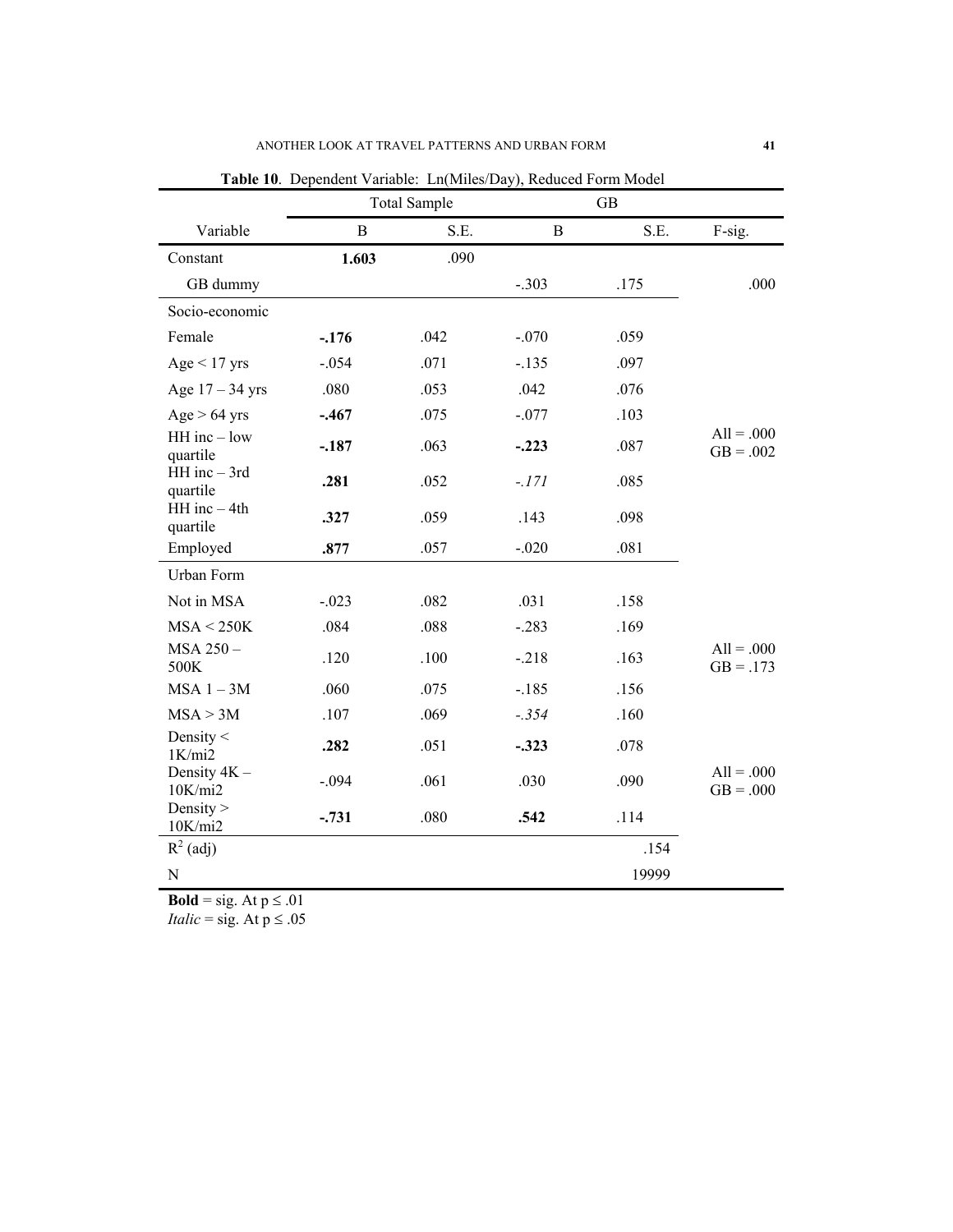# **List of Figures**



**Figure 1**. Population Density In Place Of Residence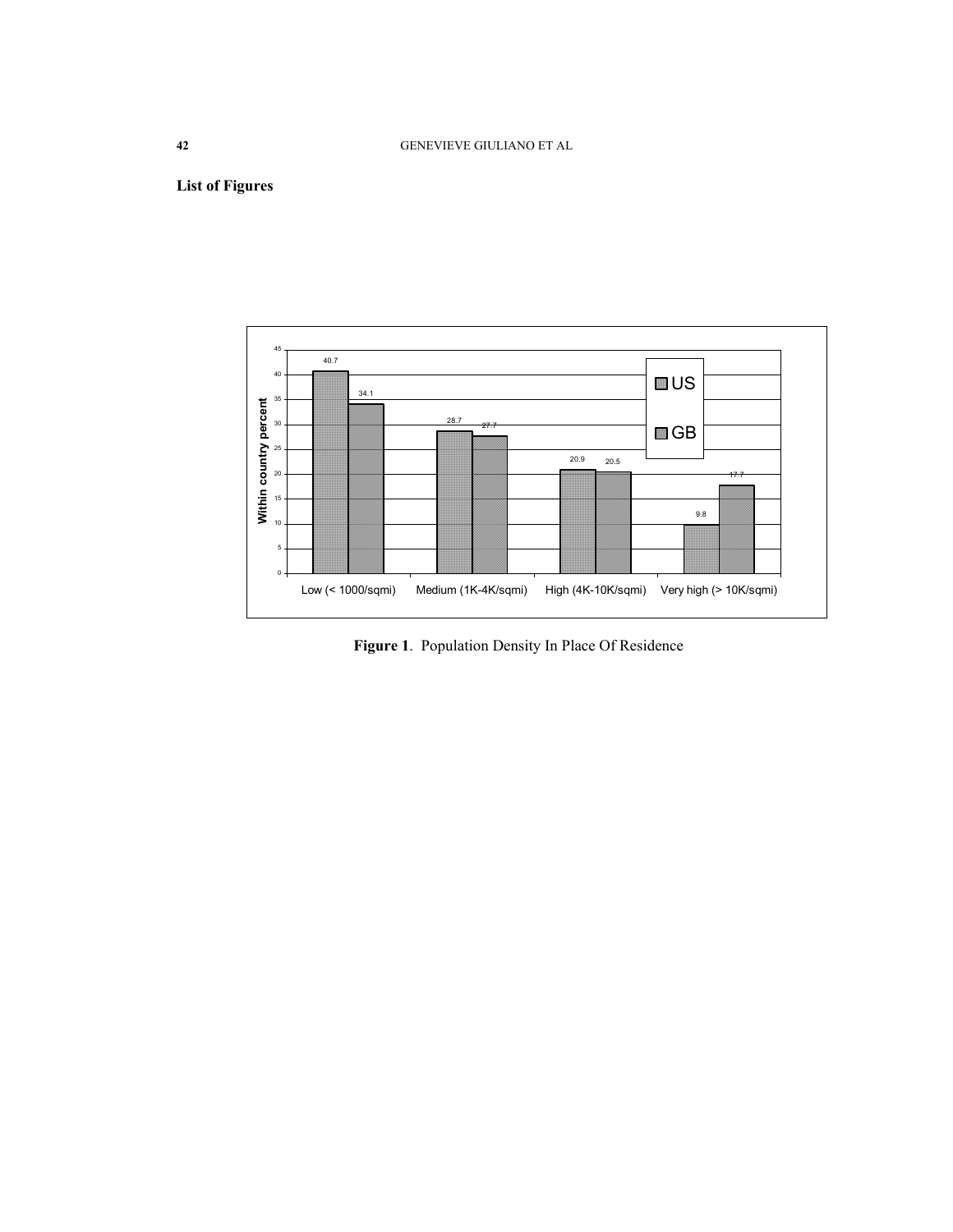

**Figure 2**. Average Trip Time, Length And Speed